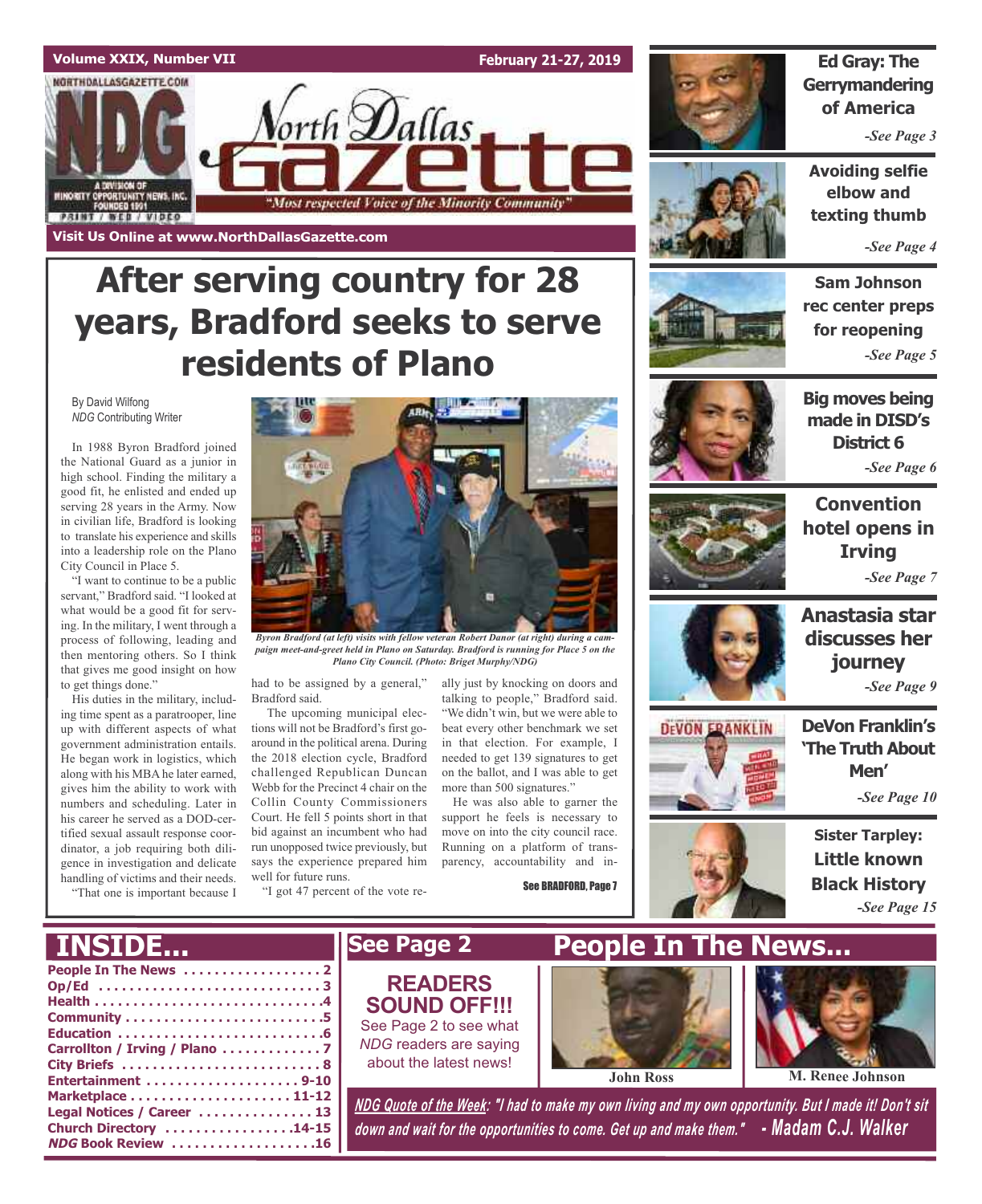#### **People in the News www.NorthDallasGazette.com**

### **John Ross**

John Ross is from Savannah, Georgia. He has lived in Texas since 1975, and resides in DeSoto, Texas. John served 21 years in the military, retiring in August 1979. In 1978, while stationed at Kelly Air Force Base in San Antonio, Texas he organized and was president of the first Military branch of the N A A.C.P. John Ross has been a member of the N.A. A.C.P for more than sixty years.

Mr. Ross came to Dallas, Texas after the Dallas District Office of The Equal Employment Opportunity



Commission offered him a job as a Federal Investigator in September 1979. John served in that position for seventeen years. He was promoted to Federal Mediator and served until he retired in December 2016.

After John retired from the Federal Government, he and his wife Lanetta D. Ross opened MA'AT Mediation and Arbitration Services and MA'AT Counseling in DeSoto, Texas.

During Mr. Ross's tenure in Dallas, Texas he was elected President of the Dallas County White Rock Branch of the N.A.A.C.P. and served as President for more than twentyfive years. Mr. Ross organized and wrote the African/African History educational course for Hamilton Park United Methodist Church in 1987 and taught the thirty-two week curriculum there for 23 years. The course introduced students and community leaders to historical eras covering more than fifty thousand years of Ancient Africa including the Pre-Dynastic period, and the Dynastic periods of Egypt and other countries; and continued through the destruction of Ancient Egypt in the year of 325 B. C. Mr. Ross also introduced the classes to the Atlantic Slave trade and brought the students and community leaders from that period to the present day of African and African American History. The course was also taught by

John at Newman Smith High School in Carrollton, the Farmers Branch Library and several African American owned bookstores in the Dallas area.

In September 1991 at the Dallas Museum of Art, John was Enstooled as Chief, a General of the People by King Nana Lartey Kwaku ESI II of Larteh, Ghana. At the Enstoolment ceremony John was given the name Nana Ansah Sasraku I, and title of General of the Armed Services. Mr. Ross's duties are to coordinate with the Ghanaian community in the DFW area. Mr. Ross has attended several confer-

ences in Toronto, Canada and the United States in order to continue to manifest good will with and among the Ghanaian Community.

Mr. Ross's photo was placed in the Dallas Museum of Art from April to August 2018 along with several other Ghanaian Chiefs during the world class exhibit 'The Power of Gold, Asante Royal Regalia from Ghana'. Mr. Ross is the father of two adult daughters, Jacy Collins and Joyce Lawrence, and one adult grandson, Josh Walls, all residing in the DFW area.

### **M. Renee Johnson**

M. Renee' Johnson, the only African-American woman who holds a directorship of a parks and recreation agency in the state of Texas. She is the first African-American Parks & Recreation Managing Director in DeSoto, Texas.

The DeSoto Parks and Recreation Department (DPARD), a national award winning department, led by Ms. Johnson, achieved CAPRA Accreditation in 2016. CAPRA signifies excellence in the parks and recreation field. DeSoto is the only majority African



American city with this designation in the state of Texas, and only 169 cities out of 10,000 have this designation in the nation. DPARD, under Johnson's leadership has leveraged

ices to expand cultural events, educational enrichment programs, community partnerships and targeted teen recreation and volunteerism.

parks and recreation serv-

Ms. Johnson is currently the first African-American woman to Chair the DFW Parks & Recreation Directors for the metro area. This group consist of approximately 50 Directors in the metro area that promote the benefits of parks and recreation, develop future leaders, and work to influence legislative park advocacy efforts.

Previously, Johnson was

a District Manager of the Dallas Park Department. Johnson was instrumental in leveraging funding and constructing the first downtown dog park operated by the City of Dallas. Johnson has been employed in Parks & Recreation in four cities for nearly 30 years and has been a speaker in regional/state conferences and at the National Parks and Recreation Congress.

Ms. Johnson previously served as the first African American Chair for the Bicycle and Pedestrian Action Committee for the North Central Texas Council of Government. She is also

Past-President of the North Texas Chapter of National Forum for Black Public Administrators.

Ms. Johnson received her Bachelor of Science Degree from the University of Arkansas at Fayetteville, where she pledged Delta Sigma Theta in spring 1985. Ms. Johnson is also a graduate of the prestigious NFBPA 2013 Executive Leadership Institute program, where she studied public administration policy at Duke, University of Kansas, and various other MPA graduate programs in the country.

The Parks & Rec's Mis-

sion Statement states the department's mission is to enrich the quality of life in DeSoto, provide World Class customer service, premier parks and dynamic recreational experiences.

Johnson as the leader of the DeSoto Parks and Recreation is responsible for leading staff in following the Vision Statement:

DeSoto Parks and Recreation is a vital component in the community that provides diverse services and opportunities. Our staff will be known for their commitment to professionalism and their ability to grow and change with the community.

#### **NDG Readers Sound Off...** \$69\* DIVORCE **Texas Senate Health Committee passes** Joyce Foreman is such Criminal Defense Family Cases **mental health bill** an incredible trustee. The **• DWI / Suspended License • Divorce / Annulment** students of DISD are **aimed at helping • Child Support / Paternity** blessed to have her at the **children • WARRANTS Removed ¥** table looking out for their **• Custody Modification • 24 Hour Jail Release ¥** Well this seems like a best interests! **• Restraining Order • Occupational license, felonies • Protective Order** *-- Kyle Renard* starting point. Jane Nelson *Pixabay*via Facebook **• Protective Order** has always been a cham-**• Name Change / Adoption** pion of mental health serv-**• Misdeamenor/Felonies ¥ • Domestic Violence DSM's The Phantom** ices in a state where that is <u> and and an announced and an announced</u> **of the Opera** a mountain to climb. I look *NDG* **Book** generate a discussion about Easy Payment Plans **production creates** forward to seeing what this **Review:** *Art* award books, movies, and Law Offices Of Vincent Ndukwe **an incredible show** actually means towards *Matters* **inspires** music in my blog. Awards care. **imagination** books. Join me in on the You are so talented. *--Sarah Kovich* conversation 14-638-5 *-- R Denise Grimes* via FB I love Neil Gaiman and *-- Anne* via Facebook am familiar with Chris Rid-*817-277-0196 (Metro)* What if you and the "Au-**Dallas ISD Trustee** dell's work. I should take a thorities" have a difference look at this book. Thanks **Joyce Foreman: To share your** 2730 N. Stemmons Frwy, Suite 409 • Dallas, TX 75207 of opinion on your child. **Learning Beyond opinion visit** for highlighting it here. **Not Ce rtified by the Te x a s Boa rd of Lega l Spe c ia l i za tion the Books NorthDallasGazette.com** *--Rick Edgett* This week I am hoping to ¥ If you qualify. \*Fees quoted above are minimum down payment needed to begin processing your case.

*2 | February 21-27, 2019 | North Dallas Gazette*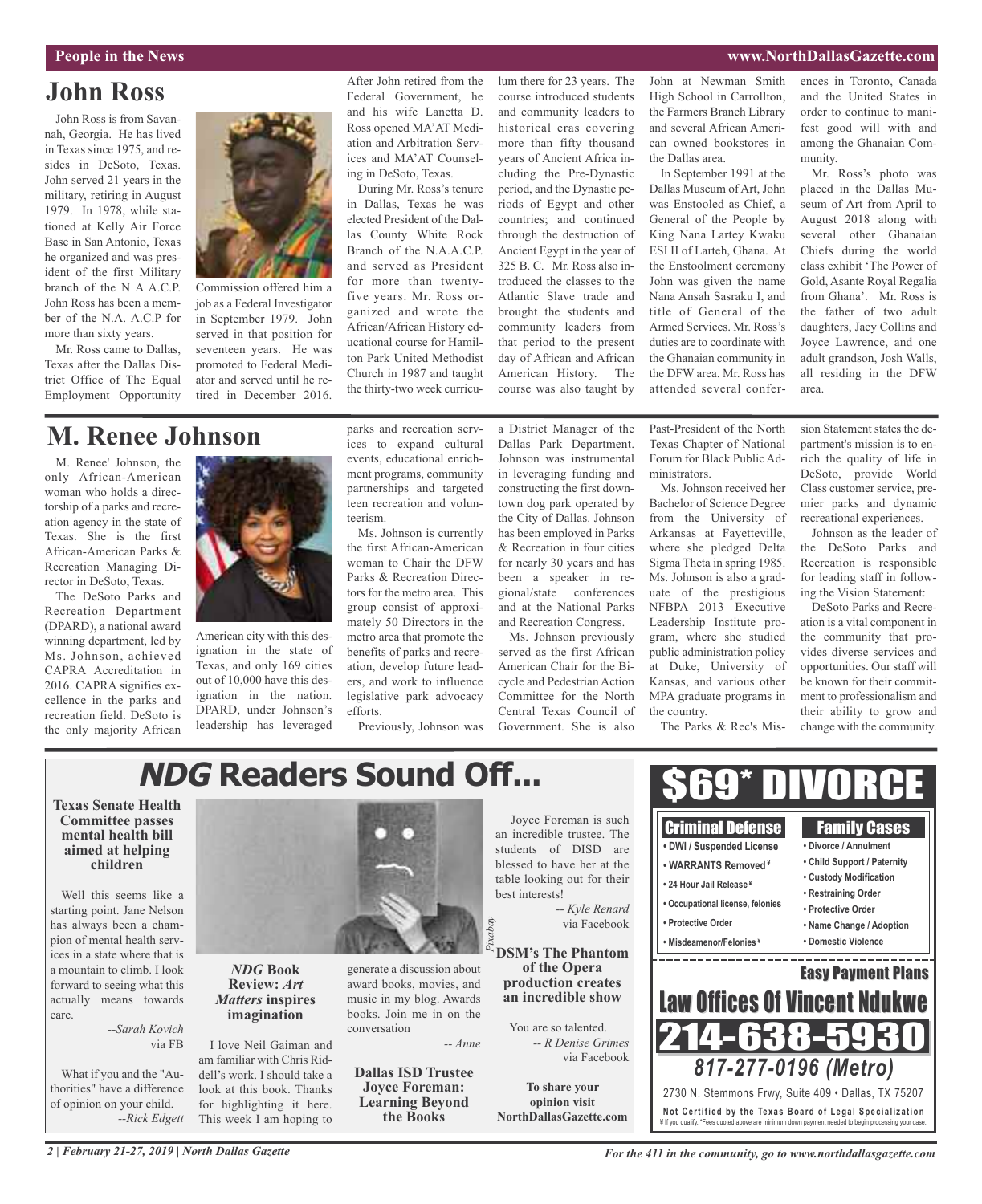#### **www.NorthDallasGazette.com Op-Ed**



*"Do what you say you are going to do ... when you say you are going to do it."*

**Publisher's Office:** publisher@northdallasgazette.com

**Sales Department:** marketing@northdallasgazette.com 972-509-9049

**Editorial Department:** editor@northdallasgazette.com

#### **Online:**

www.NorthDallasGazette.com www.twitter.com/NDGEditor www.facebook.com/NorthDallasGazette www.pinterest.com/NDallasGazette www.instagram.com/NorthDallasGazette

### STAFF

**Chairman Emeritus** *Jim Bochum 1933 – 2009*

**Published By** *Minority Opportunity News, Inc.* *NDG* **Senior Columnist** *Ed Gray*

> **Columnist** *A.D. Jenkins* **Contributing Writers** *Tiffany Gilbert Jackie Hardy Rachel Hawkins Angela Loston Jacquinette Murphy Dwain Price Terri Schlichenmeyer Nicole Scott David Wilfong*

**Religious/ Marketing Editor** *Shirley Demus Tarpley ("Sister Tarpley")*

**Editor** *Ruth Ferguson*

> **Web Master** *Todd Jones*

**Community Marketing** *Nadina Davis*

**Account Executive** *LaRoyce Jones*

> **Production** *David Wilfong*





### **The Gerrymandering of America** have never seen my state If you were to take a day

Straight Talk Ed Gray NDG Senior **Columnist** 

President Barack Obama once said, "We have never been just a collection of individuals or a collection of red states and blue states. We are, and always will be, the United States of America."

A noble concept indeed, however in political reality, America has not lived up to that ideal. We remain a fragmented coalition of governing districts with narrow political self-interests.

Kelly Hancock, elected to the State Senate of Texas in 2012, representing a diverse district (Senate District 9) encompassing twenty cities and towns in two counties. I am politically active, yet I senator in almost eight years in office. We might as well live in two states instead of the one senatorial district. Keep in mind, I was a thrill to see him on television, as he might have been on a milk carton.

State Senator Hancock is a decent man, and he is not responsible for drawing up the State Senate district. Politicians with self-interests of getting elected, protecting incumbency, and occasionally racial politics have drawn districts that would make Stevie Wonder proud. These districts though legal, as many received court approval, yet they are inherently unfair.

State Senator Hancock's district extends from the northeast Tarrant County of Westlake to the southwest Dallas county of Westchester. Now that's a problem.

## **President Trump is wrong**

By Congresswoman Eddie Bernice Johnson

President Trump's declaration of a national emergency to secure funding for a wall on our nation's Southern border is without merit, and could lead to a Constitutional crisis. Members of his own party have joined Democrats and the majority of the American people in their belief that the president's action is not in the best interests of our country.

Even the president himself suggested that he was on the wrong track when he stated "I didn't need to do this" during a press conference in the Rose Garden when he announced his intention. Court challenges have already been filed after the president said that his administration would use funds that Congress had appropriated for other purposes.

President Trump took this action after Congress passed a spending bill that did not include the money that he had requested to construct

the wall that he promised his supporters during the presidential campaign. Now, he simply does not want to appear weak to his base, even though a Fox News poll found that a majority of its respondents opposed his action.

The president and his advisors need to revisit our

*"The president and his advi- sors need to revisit our Consti- tution and read it provisions on separation of powers."*

reach.

Constitution and read it provisions on separation of powers. They also need to develop a greater appreciation for the congressional budget process. One Republican Senator, Susan Collins of Maine, said that the president's action undermined the appropriations process, and the will of Congress.

In addition to facing court battles, the president will be opposed by Democrats in the House of Representatrip from Westlake to Westchester, meanwhile your best friend drives from Westchester to Waxahachie. Your friend is enjoying coffee in the Waxahachie town square, while you stay stuck in traffic on State Highway 114.

Senator Hancock informed me he had a traveling senate office to serve the needs of his Grand Prairie constituents. This is like going to class online instead of a physical class. It is a novel concept, but I'm old fashion and believe if candidates win elections, their constituents should see them in the community.

We, as citizens, need representation by leaders close to us, and not in gerrymandered districts. Too often these districts are difficult to represent, logistically in-

Republican controlled Senate will do even though some of its Republican members, like Senator Collins, are uncomfortable with the president's over-

The president argues that problems at the border that we share with Mexico constitute a national emergency. That is simply not the case. The number of people taken into custody in recent years attempting to enter our country illegally has actu-

According to the government's own figures approximately 400,000 people were taken into custody in 2018 at the Southern border after they attempted to enter into

ally decreased.

different, and sometimes racially insensitive.

We need to push for an end to malicious gerrymandering thwarting the will of the People. Whether it is the state legislature or the United States Congress, we need redistricting reform now. Otherwise, we will find ourselves stuck in another traffic jam stalling democracy.

I am Ed Gray and this is Straight Talk.

*Ed Gray is a presidential s c h o l a r a t S o u t h e r n Methodist University. He is the host of The Commish Radio Show airing Saturdays 3-5 p.m. on FBRN.net, c a n b e r e a c h e d a t e e g r a y 6 2 @ a t t . n e t . NDG was awarded NNPA's 2018 Robert S. Abbott Best Editorial for Gray's "Confederate Statues: The White Man's Burden" column.*

tives whose majority is against his state of emergency declaration. It remains to be seen what the the country illegally. That is down from 1.6 million that were apprehended in 2000. Even the Senate majority

leader, Mitch McConnell, counseled President Trump against declaring a state of emergency, but was rebuffed by a chief executive who has created a crisis for himself that many believe will further damage his presidency.

Five years ago president Trump, responding to an executive action by President Obama, wrote "Republicans must not allow President Obama to subvert the Constitution for his own benefit because he is unable to negotiate with Congress."

Perhaps the president should revisit the words that he wrote five years ago. They have now come back to haunt him!

*Congresswoman Johnson represents the 30th Congressional District of Texas in the U.S. House of Representatives. She also chairs the House Committee on Science, Space and Technology.*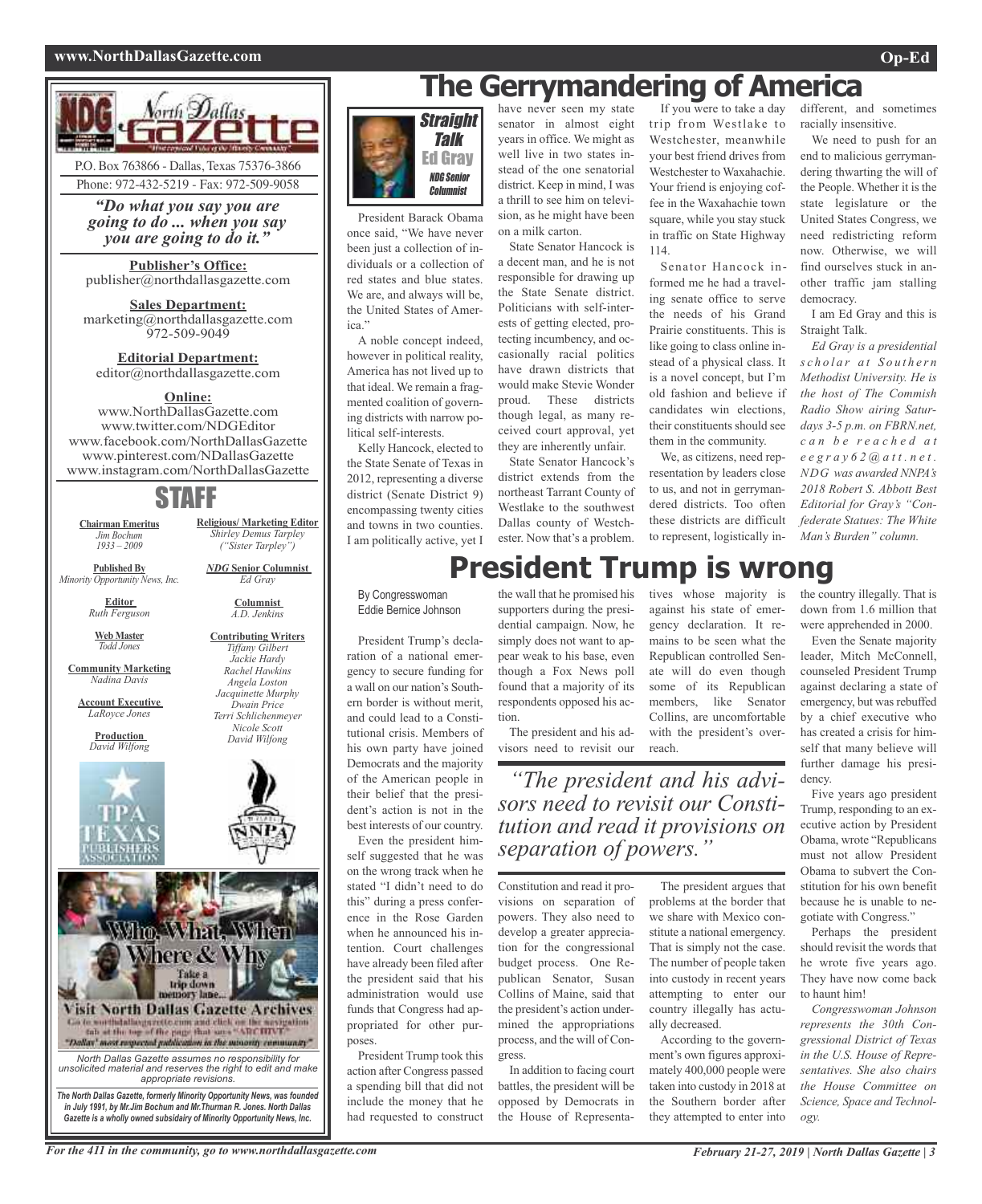#### **Health www.NorthDallasGazette.com**

## **Avoiding selfie elbow, texting thumb**

Specialists are seeing more and more repetitive stress injuries (RSI) from overuse of smartphones and tablets – the main instigators of emerging conditions like texting thumb and selfie elbow, notes UT Southwestern rehabilitation specialist Dr. Renee Enriquez.

"With all overuse injuries, rest is the most important part of recovery. Complete rest is best, but since technology is a required part of our everyday lives, limiting the time participating in these activities is recommended," says Dr. Enriquez, whose expertise includes musculoskeletal treatments and interventional pain management.

The average person sends more than 40 emails daily and spends dozens of additional hours per week texting. One recent survey reported teen boys average 3,400 texts each month, while teen girls average 4,000 texts. Texting thumb is inflammation of the tendon sheath that can lead to long-term pain and disability affecting the tendon of the long flexor muscle of the thumb.

"Consider using your nondominant hand or another digit to avoid this condition," says Dr. Enriquez, who specializes in nonoperative treatments. "The benefit of switching things is that it will strengthen your brain and improve your dexterity."

Selfie elbow can occur when you frequently abandon favorable ergonomic positioning in the pursuit of finding the best angle for your next social media post. Shooting selfie after selfie can strain forearm muscles, resulting in trauma to the part of the tendon that connects to the elbow joint.

"Selfie sticks, however much the nuisance, are a great way to avoid overuse injuries in the upper extremities," she says. "Technology will continue to advance and so will its gadgets for easier use and applicability. Rest breaks and hand shifts can help us handle the strain in the meantime."



## **RIGHT Care team responds to mental health crisis calls**

It could be a call from a worried mom saying 'my son is using drugs.' Or it could be someone reporting their neighbor is acting strangely. We're prepared for the unpredictable because we're responding to crisis situations," said Jana Creech, LCSW.

Creech is a seasoned psychiatric social worker with Parkland Health & Hospital System assigned to the RIGHT Care team, a pilot program launched in 2018 to provide rapid response to mental health emergency calls in south central Dallas, an area selected for the 3 year pilot because it has the highest level of 911 mental health calls in the city. The program is funded through a grant from TheW.W. Caruth, Jr. Foundation at Communities Foundation of Texas.

The goal of RIGHT Care is to divert mental health patients from area emergency rooms and jails by stabilizing them on the scene and getting them to the appropriate preventive and intervention services that can meet their healthcare needs.

The first-of-its kind program in Texas, RIGHT Care is a partnership involving specially-trained paramedics from Dallas Fire-Rescue, Dallas Police Department officers and Parkland behavioral health social workers. Based at the South Central Dallas Police Station and working from a speciallyequipped black Tahoe, they respond as a coordinated unit to safely and effectively



manage patients experiencing behavioral health emergencies.

AParkland psychiatric social worker is also assigned to the city-wide Dallas 911 call center to identify and triage emergency mental health calls, assign appropriate calls for response by the RIGHT Care field team, and provide support and resources to callers who are having behavioral health emergencies regardless of their locale in Dallas.

After 12 months collaborating in the field, the team has learned to work well together, Creech said. "We each bring the unique skills of our professional training and background to address patient needs for assistance and get them the help they need. Many of these individuals are very ill. We're all focused on safety and doing what's right for the patient."

"Abehavioral health crisis requires more than a police response," said Kurtis Young, MSSW, LCSW, Social Work Director in Parkland's Behavioral Health Department, noting, "The largest provider of mental health services in Dallas is the county jail. RIGHT Care is demonstrating that more people can be treated effectively in their community."

The RIGHT Care team responded to more than 2,500 mental health emergency 911 calls last year. While Parkland has seen an overall increase in mental health cases in 2018, there was a nearly10 percent decline in Parkland's Psych ED volumes from ZIP codes served by RIGHT Care. The program diverted 31 percent of the calls they responded to from jails and hospital ERs by connecting patients to the resources in their community.

"Often those with severe mental illness are confused, medically unstable or dealing with substance use issues. In some cases, they may become aggressive, but many times we can avoid detention or an ER visit by making an appropriate care decision," Creech explained. "That's why it's so important to have a multidisciplinary team of

first responders specifically trained to help people with behavioral health problems. Together we determine the best action for each individual, which often is not hospital transport or emergency  $\approx$  jail detention."

Parkland social workers on the RIGHT Care team bring extensive behavioral health training and experience that enables them to fully assess the patient's social and mental health needs. Helping patients find secure housing and social service resources along with clinically assessing a client is a part of the social workers'responsibilities. *Claudia / Unsplash*

"We are trained to see the person as a whole. In addition to medical and psychiatric care, we connect them with the community resources they need, whether it's food, shelter or access to other social services," Creech said. The RIGHT Care team works closely with community agencies in the South Dallas area that provide social and mental health services, she said.

Proactive community outreach and intervention also includes follow-up services. The team averages four to six emergency cases per shift and performed more than 800 follow-up calls last year, checking on patients to ensure they are seeing their mental health provider, taking their medicine, have transportation to get to their doctor appointments, and removing any other barriers to care that are identified.

RIGHT Care collaborates with community partners such as Metrocare Services, North Texas Behavioral Health Authority, Integrated Psychotherapeutic Services, Child & Family Guidance Center and The Meadows Mental Health Policy Institute, along with area hospitals.

Although the job can be difficult and potentially dangerous at times, Creech enthusiastically endorses the RIGHT Care approach. "Yes, it's challenging – but also very rewarding. We're able to close the gaps in care for these patients," she said.

Recently the family member of a mental health patient assisted by the RIGHT Care team recognized them on the street, a moment Creech said she'll long remember. "The woman thanked us for saving her brother's life. We know we're making a difference in this area."

Nearly one in five adults in Texas experiences mental illness each year. In Dallas County in 2016 there were nearly 427,000 behavior health visits by patients with mental health or substance use disorders, according to the DFW Hospital Council Foundation. In 2018, there were more than 1,000 patients per day incarcerated in the Dallas County Jail who had some form of mental illness.

For more information about Parkland, please visit www.parklandhospital.com.



4 | February 21-27, 2019 | North Dallas Gazette For the 411 in the community, go to www.northdallasgazette.com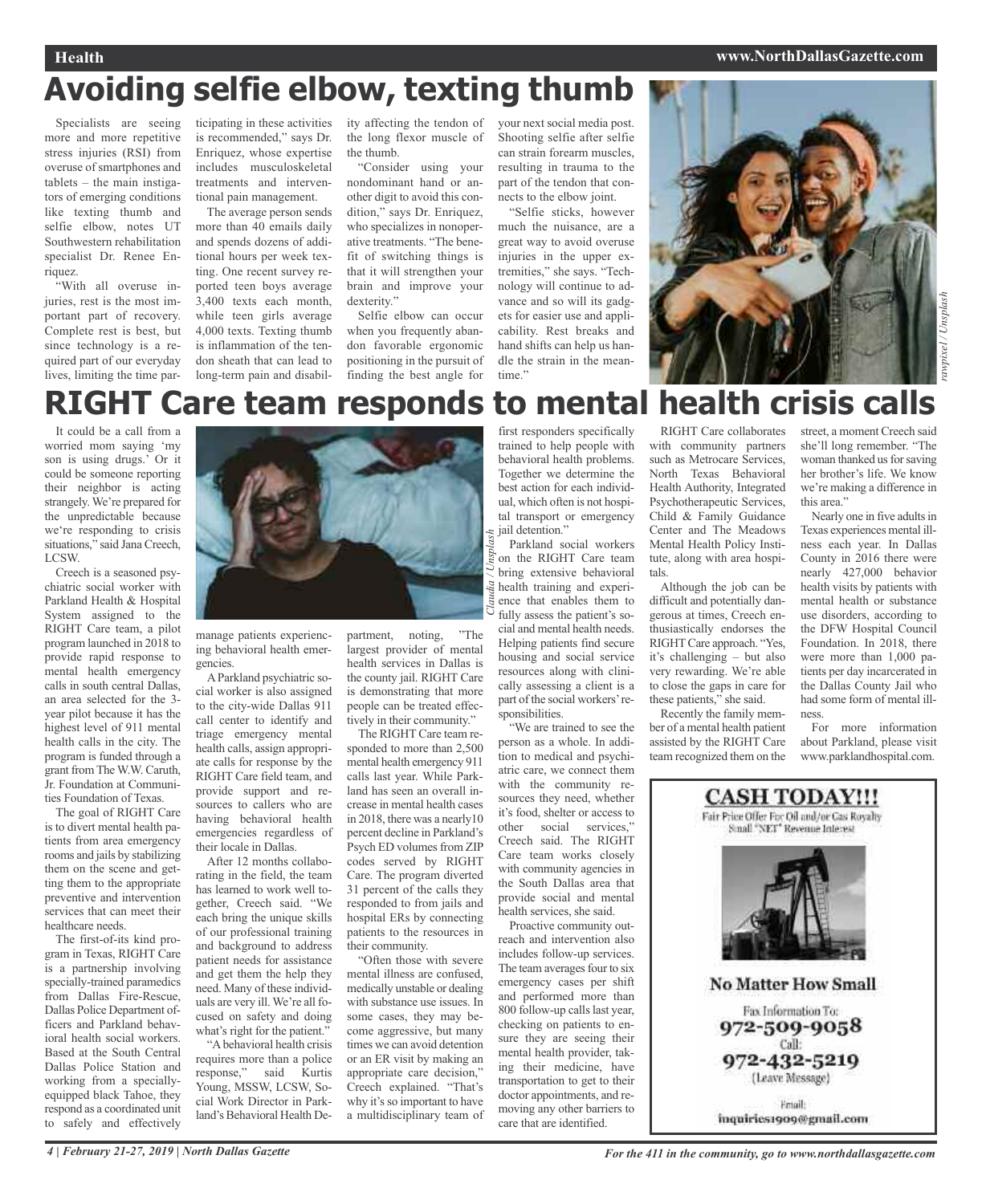### **www.NorthDallasGazette.com**

## **Sam Johnson Recreation Center for Adults 50+ reopens March 18**

Mark your calendars. The Plano Parks and Recreation Department has announced the date for its special grand reopening of the newly expanded and renovated Sam Johnson Recreation Center for Adults 50+.

The event will take place at 10 a.m. on Monday, March 18 at 401 West 16th Street. Attendees will have an opportunity to tour the facility immediately following the ribbon cutting. Voters approved funding for the project in the 2009 bond election. The city worked with architectural firm SmithGroupJJR of Dallas on the design. Byrne Construction Services served as the construction manager for

the project. Formerly the Plano Senior Recreation Center, City Council members unanimously approved the renam-

ing of the facility to honor Plano's own Rep. Sam Johnson, a decorated war hero and native Texan who ranks among the few Members of Congress to fight in combat.

The refurbished center includes a new, 2,800-squarefoot cardio and weight room addition, overlooking Harrington Park. The center's famed Gazebo Café has also received an extensive facelift with more dining space and a reconfigured kitchen, which will allow staff and volunteers to better serve patrons. Other project amenities in-

clude: • New fitness class space

• Additional classroom space for classes, seminars, meetings, etc.

• Additional parking and restrooms

• Expanded area for the Wellness Center for Older Adults



### **IMA Inc. offers largest grant to date to Boys & Girls Club in Dallas market**

IMA Inc., through its IMA Foundation, donated \$15,000 to the Boys & Girls Clubs of Greater Dallas – the largest IMA Foundation grant to date in the Dallas market. Boys & Girls Clubs of Greater Dallas will apply the donation to its Academic Success program, which is designed to guide students through high school and into post-secondary education and 21st century careers. The grant will fund Aca-

demic Success activities including tutoring, college prep, STEM, robotics, financial literacy and more. It is one of nearly 100 grants given by the IMA Foundation in the past year to nonprofit organizations in three focus areas: advancing youth, arts and culture, and education.

"As IMA grows its footprint in the Dallas market, we look to organizations like Boys & Girls Clubs of Greater Dallas as partners in our vision," said IMA Dallas President Rob Broz. "We strive to make a difference every day by empowering our communities through volunteerism and financial grants. Academic Success is definitely making a differ-

robbery was still in progress. The downstairs alarm had been disabled, but the thieves had no idea about the one upstairs. A television news crew was already on the scene. DeAndre's face was everywhere, plastered all over the late news broadcast. So many flashing blue lights and video cameras. He and the other culprits were taken to a holding area

down at 201 Poplar.

"There was so much overcrowding because of the government shutdown, there was no place to put us," said Bramlett. "So we sat all

ence in the lives of young people."

While Boys & Girls Clubs started with sports programming, Academic Success is key to its mission of providing kids with positive role models and lifechanging programs.Average attendance in Academic Success classes tops 1,700 daily. In 2017-2018, 100 percent of seniors participating in Collegiate STEPS (with regular attendance) graduated from high school and enrolled in college or the military.

"By 2020, our goal is to have a daily attendance of 2,000 youth and have every young person who enters our doors be prepared to enter college and make a great impact in the community," said Charles R. English, President and CEO of Boys & Girls Clubs of Greater Dallas. "IMA's generous donation will help us achieve that goal, and we are grateful they see today's students are tomorrow's future.

**Community**

IMAFoundation grant application deadlines for 2019 are April 5 and Oct. 5. Nationally, the IMA Foundation serves over 100 nonprofit organizations.

## **A tale of love and redemption: 'Spiritual parents' throw surprise party for man who broke into their church**

By Dr. Sybil C. Mitchell Special to the *New Tri-State Defender*

(NNPA) Two weeks ago, 24-year-old DeAndre Bramlett felt hopeless and alone. He had no job, no prospects, and no money to take care of his son, Kamyron, only a year old.

Tuesday, he turned 25. And in all his 25 years, De-Andre had never had a birthday cake. That all changed when his new, spiritual parents, Pastors Henry and Lorre Lavender, threw his a surprise party. And his new "God family" was there clapping and cheering. Considering that DeAndre had recently broken into the congregation's new church home, the scene was pretty remarkable.

It all started two weeks ago. DeAndre didn't wake up that day with the intent of burglarizing a church. But by nightfall, there he was. Breaking into the building only days before the Living Life in Victory congregation was scheduled to move.



*Pastor Henry Lavender gives DeAndre Bramlett, who broke into Lavender's church, something Bramlett said he'd never had – a birthday cake. (Photo: Dr. Sybil C. Mitchell)*

He was with some other guys. They were there to steal the copper wiring. It sells well in the scrap metal market—no questions asked. Awindow was already open, and all he had to do was walk in. The other guys had busted up the walls—large holes in the drywall so they could just walk right through. The tools were right there. DeAndre saw them. His role would be simple. All he had to do was carry the copper outside.

Only, once inside, things took a different turn. The police showed up while the They let me make some calls. I called my girlfriend and my mother. That's how I found out I was all over the news. They already knew where I was.' Pre-trial processing noted that his record was pretty

night in the holding area.

clean, and he was released the next day with a court appearance set for Monday, February 18th—Presidents Day.

"I'm going to do my best to be down there with him in court," said Pastor Henry Lavender. He understands the power he wields in standing up for Bramlett in court. The victim begging mercy for the offender.

How did they connect? I'm glad you asked.

DeAndre got out. And when he got online, he saw that the news report about the burglary was still up. This was his home—his neighborhood. He knew Pastor Lavender had seen the report by now. And so, the remorseful, unlikely thief calls the church. He leaves message after message on the answering machine. It was Sunday, and like most pastors, Rev. Lavender waits for Monday to check any messages that had been left. He's there and the phone

rings again. "Hello, this is Pastor Henry. How may I help you?"

"My name is DeAndre Bramlett."

"Okay. Make me know who you are."

"I'm the guy that was caught in your church. I just want to apologize and ask your forgiveness.And I want to do everything in my power to help repair the damage that was done."

Pastor Lavender was stunned into silence. DeAndre promised to come to church. Pastor Lavender tells him, "If I don't hear from you in a few weeks, I am going to reach out to you.

Jesus taught forgiveness, and "we have the ministry of reconciliation," Rev. Lavender says. A loving response to a confused, young man is required.

"This is not an ordinary

church. We are a family church. We are the village. Mr. Bramlett promised to come, and he did just that. He brought his family, too, and here we are."

Pastor Lavender worked in Shelby County Corrections for 10 years, and has held other law enforcement posts over the course of his career. He understands that young men need guidance.

"I appreciate DeAndre because he broke a cycle in his life," said Pastor Lavender. "Now, he has his own son to raise. The cycle is broken. Jesus makes it possible for DeAndre to live free. His son can be free."

Neither Bramlett nor his church family know what is going to happen in court on the 18th. But they are hoping for a miracle, that DeAndre is given a second chance, just as they have given.

*(Living Life in Victory is located at 4300 Raleigh-La-Grange Road. For additional information, call the church office at: 901-207- 1054.)*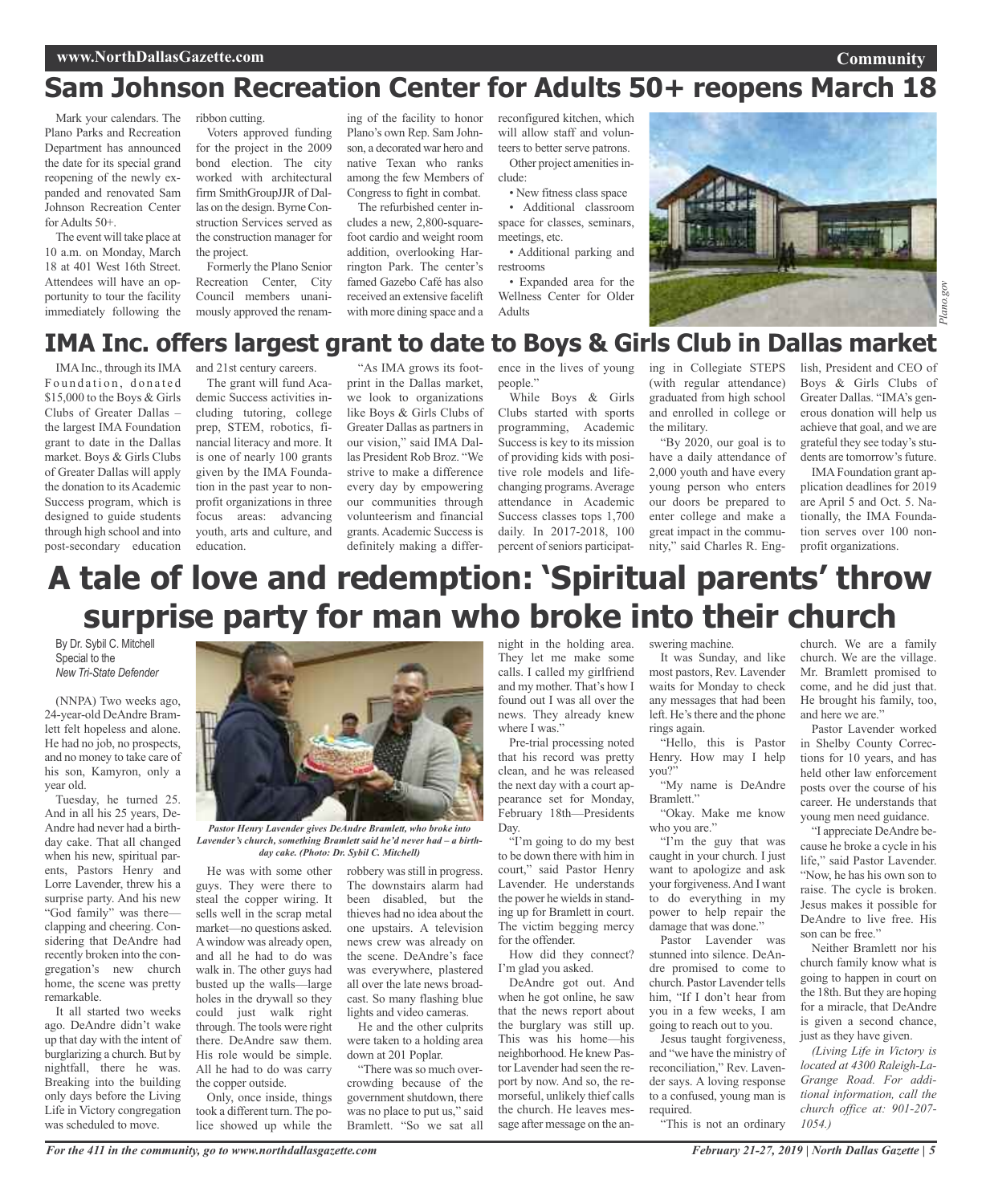## **Students and schools are making big moves in District 6!**



A concerted effort is being made districtwide to expand fine arts education and student exposure to the arts. A snapshot of this commitment was flashed earlier this month as students at T. L. Marsalis Elementary School were treated to a performance by the Dallas Black Dance Theater's dance troupe Encore!

The students watched the musical adaptation of the fairy tale "Peter and the Wolf", learned a choreographed dance and enjoyed an original performance piece by the troupe. The oncampus cultural excursion was a celebration of Black History Month, allowing many students to see themselves in a positive artistic way. I especially encourage

these types of experiences because they open the minds of our students to an array of possibilities. And speaking of possibil-

ities, I was inspired to see special needs students from T. W. Browne Middle School participate in the Adaptive Robotics Scrimmage. The students worked with general education students to build robots and practice leading up to the event. A part of the district's growing robotics program for students who receive special services, the scrimmage is designed to build positive self-esteem, teamwork and communication skills. Programs like this bolster the sense of humanity within our school system and reflect the commitment to equal opportunity and investment in District 6.

Students from Jimmie Tyler Brashear Elementary School are moving forward after placing second in the Medical Mystery Challenge

at the recent Destination Imagination Regional Tournament at Conrad High School. Destination Imagination is a nation-wide educational program in which student teams solve openended challenges and present their solutions at tournament competitions. The Brashear team is among the 26 teams to advance to the state tournament happening in Corpus Christi on March 22–23. These gifted students have all of District 6 standing behind them as they compete with excellence and skill.

It's no secret that the southwest quadrant of Dallas is home to some of the premiere athletic programs in Dallas ISD. The culmination of years of consistent character building, effective classroom instruction and stellar athletic training produces a yearly roster of college hopefuls from the ranks of District 6 schools. I'm proud to congratulate

our student athletes who publicly committed to accept college and university scholarship offers to fund their educations while playing sports at this year's College Signing Day ceremony. See their names below:

**David W. Carter**

**High School**

Dominique Bailey, football:TexasA&M-Commerce Sebastian Blunt, football: Missouri Southern State University

Detrevan Cooper, football: Texas College

Asia Cunningham, football: Texas College

Tommy George, football: Texas College

Derrick Hall, football: Texas College Cedric Hayes, football:

Texas A&M-Commerce Zahad Munford, basket-

ball: Grambling State University

Sidney Reagor, football: Texas College

William Savala, football: Grambling State University

Daithan Waiters, football: gifted child in District 6 Texas College

#### **Justin F. Kimball High School**

Mikyron Boulden, football: Missouri Valley College Jameel Ibraheem, football:

Navarro Junior College Jameel McWilliams, foot-

ball: UT-Permian Basin Julius Monroe, football:

UT-Permian Basin

Sarah Ovalle, soccer: Univ. of Arkansas at Little Rock

Xzavion Pipkins-Florence, football: Texas A&M-Commerce

Jalen Warren, football: UT-Permian Basin

Edward White, football: Lyons College

Khameron Wilkerson, football: UT-Permian Basin CobeWilliams, basketball:

Louisiana Tech Ronald Williams, football: Missouri Valley College

**Big Moves for Mark**

**Twain**

Families looking for a unique school for their

## **New service learning classes build community connections**

(UT-Dallas) In one of the newest University of Texas at Dallas classes, students are helping immigrant high schoolers with English. Another class is talking to fifth- and sixth-grade girls about social media and bullying. And still another is working with homeless teens in Dallas.

These classes are part of the University's growing community-based service learning program, which gives students the opportunity to explore new topics while serving as teachers and mentors in the community.

The University received a three-year, \$1 million grant The University of Texas System provided in 2017 for "Engagement through Collaboration, Mentorship, and Service Learning." The service learning funds were part of a broader \$10 million initiative that provided for campus-based programs in support of former Chancellor William H. McRaven's Student Success Quantum Leap.



*Kate Berinhout (right), a child learning and development senior at UT Dallas, took the #GOALS class in the fall and now serves as a teaching assistant for the course. As part of an expanded, community-based service learning program, the class is designed for UT Dallas students to help immigrant students in the Richardson Independent School District. Psychology senior Ayae Kato (left) is participating in the*

The goal of community*course. (Photo: UT-Dallas)*

based service learning is to increase students' sense of belonging, one of three pillars that the UT System has identified as critical for student success. (The other pillars are finances and advising.) Belonging also is a priority of the new UT Dallas program Orbit: Keeping New Comets on Course.

The weekly, small-group classes have been a success, with many students saying the experiences were meaningful and gave them a greater sense of purpose, said Dr. Joanna Gentsch, director of student and community engagement in the Office of Undergraduate Education, who designed and expanded the program across campus.

"Our students are gaining a sense of belonging by connecting with each other and people in the community," said Gentsch, a senior lecturer in the School of Behavioral and Brain Sciences who earned her master's and doctoral degrees at UT

Dallas. "The students become so close."

The program has expanded from one class initially to 10 this spring. Separate courses focus on a range of topics and may not be offered each semester.

One of the most popular is #GOALS, in which UT Dallas students help immigrant students in the Richardson Independent School District (RISD).

Ashlea Campbell, program specialist for Student Assistance in RISD, said the classes have helped students from other countries better adjust to their new schools. As a result, the district expanded the program, now at four campuses, and asked UT Dallas to create a class to address bullying for upper-elementary girls. The class, called Richardson GIRLS (Going Into Real Life Successfully), reduced incidents and will be expanded to two more schools this spring.

"Our students are learning not just what the UT Dallas students are teaching them in lessons every week; their behavior is really impactful," Campbell said. "Our students are learning social and emotional skills, whether they know it or not."

In addition to the classes in the Richardson schools, the University offers a variety of community-based service learning courses, including Hidden in Plain Sight, which involves working with teens at a Dallas Independent School District drop-in center for homeless students. The sociology course is offered through the School of Economic, Political and Policy Sciences.

Another course, Juega Conmigo (Play With Me), facilitated by the UT Dallas Center for Children and Families, offers free weekly parent-child playtimes for children through age 3 at two community sites.

Other courses address topics such as Women in STEAM (Science, Technology, Engineering, Art and Math), LGBT issues, and in August 2019, the neighborhood magnet school will cater to gifted students who need a challenging academic environment to reach their full potential. Admission is based on academic achievement, and applications are required. The school will include

should consider Mark Twain School for the Talented and Gifted. Opening

instruction in language arts, mathematics, humanities, the sciences, technology, fine arts, and physical education. It will also offer exciting extracurricular activities for further enrichment.

Parents who want to learn more are invited to attend an upcoming information session:

Mark Twain School for the Talented and Gifted

Feb. 28 | 4:30 p.m. AND March 1 | 9 a.m. - 2 p.m.

724 Green Cove Ln. | Dallas 75232

pregnancy and parenting challenges.

The UT Dallas students benefit as much as the high school students, Gentsch said.

"Our students are learning as much from the high school students as the high school students are learning from them," she said of the classes offered at three Richardson campuses last fall. "They're building relationships that come out of seeing these kids every week."

Edisa Saracevic, a psychology senior who took #GOALS last semester, said it was a rewarding experience that became the highlight of her week.

"I've grown to respect these students' willingness to work hard," Saracevic said. "They put so much effort into even the most minuscule of tasks. Seeing them put this much effort into everything makes me realize how much they want to succeed and was rather inspiring."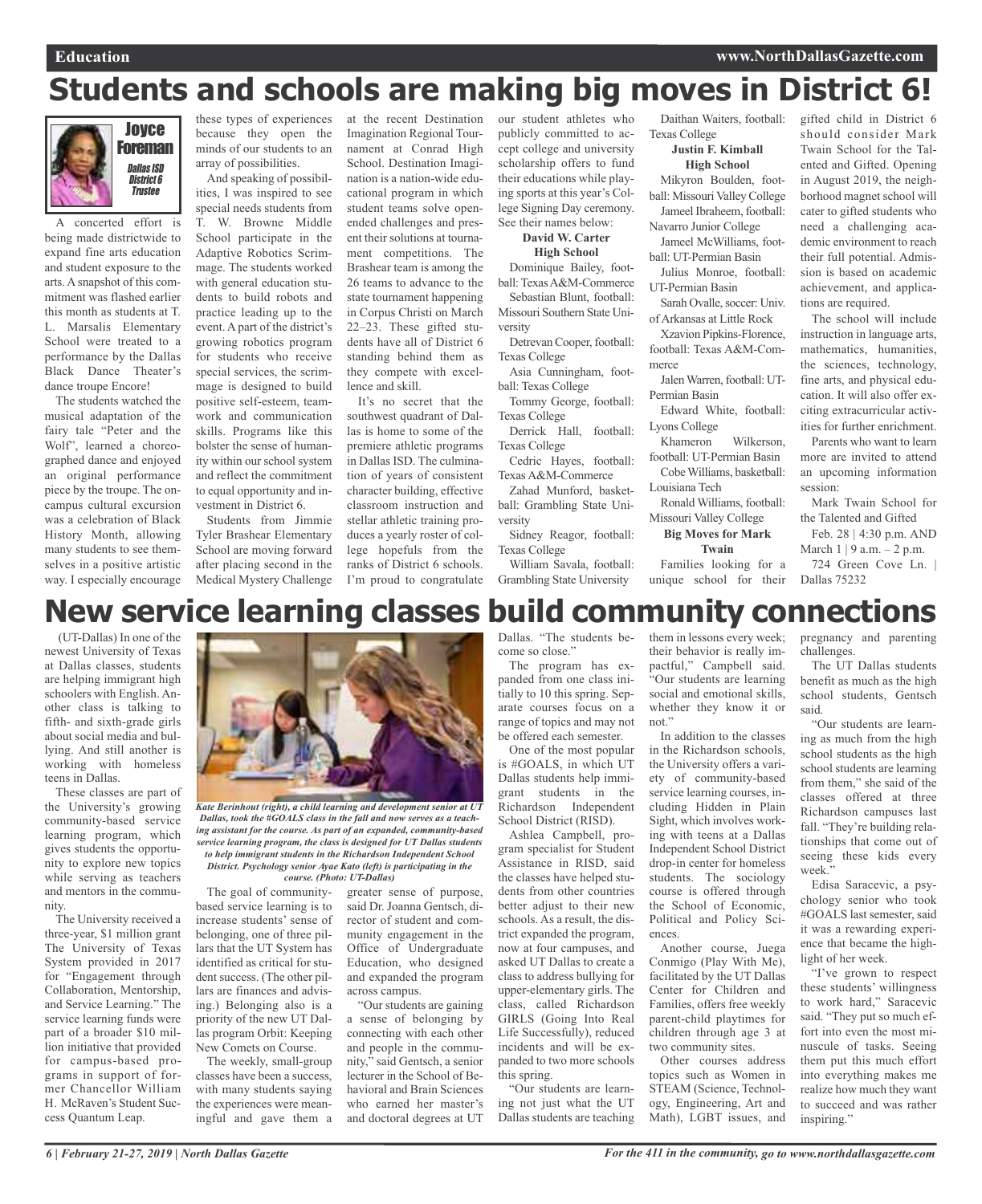# **Irving's new convention hotel is almost ready for check-in**

Construction crews are still the only "guests" at Irving's new convention hotel.

But the workers will be checking out soon.

"We are going to have guests in here at the end of next month," said Stephen Galbreath, chief development officer with developer Garfield Public Private. "We've been working on this project for more than two years and are excited it's almost done.

"It's going to be a real game



changer for the Irving convention center."

The Westin Irving Convention Center at Las Colinas Hotel, the missing link between Irving's convention center and the nearby Toyota Music Factory entertainment and restaurant venue, is set to open at the end of March.

The \$113 million, 350-room hotel is a high-profile addition to the commercial neighborhood along State Highway 114. The 13 story hotel tower was designed by Dallas architect BOKA Powell with interiors by Waldrop + Nichols Studio. *texicancourt.com*

Austin Commercial is the general contractor.

The new hotel — which itself has almost 20,000 square feet of meeting space — is 78 steps from the entrance to the convention center.

The Westin plans to draw from general business travelers and Irving convention visitors who don't want the hassle of a long commute, said general manager Todd Winch.

"When you are at one of these shows, you don't want to get in a car and drive to your hotel someplace else," Winch said.

#### See HOTEL, Page 11



## **BRADFORD,** continued from Page <sup>1</sup>

tegrity; he says his goal is to make the community more a part of the decision-making process. The "hot button" issues in Plano he sees as most pressing currently are property taxes, transportation and education.

"Two of those are state issues affecting us in Plano," Bradford said. "We really can't be proactive on those, we have to be reactive."

He's looking to raise awareness among his constituents as to how the process works and how to address such issues on the local level. One of the things he sees a need for is more town hall meetings, which he says he has not seen in the two years he has been in Plano.

Finally, he said veterans issues strike close to home for him, and there are more than 55,000 veterans in Collin County.

"I still get calls today to be a mentor to other veterans," Bradford said. "I want to create a system to know these vets and their families, so they can know the support is there. Whether it is knowing where the hospital is, or that there is a veteran out there to talk to for suicide prevention, or support in cases such as sexual assault."

Currently, Bradford is facing two opponents in his bid for Place 5 on the Plano City Council. Ron Kelley and Shelby Williams are also on the ballot for the election which will be decided on May 4. First elected in 2015, Kelley cur-

rently holds the seat, and is Plano's current Mayor Pro Tem. Williams, an advocate against Plano's rising taxes, comes to the table with some key endorsements from local GOP officials.

For more information and upcoming events, Bradford can be reached through his campaign website (bradford4plano.com).

*For more photos of the Byron Bradford meet-and-greet, visit www.northdallasgazette.com.*



*Byron Bradford (at right) discusses local issues with Miguel G. Palacios (at left) at his campaign event. (Photo: Briget Murphy/NDG)*



Supporters at the Byron Bradford campaign meet-and-greet held Saturday night include (front row, left to right) Danielle Lenier, Lisa Kolodny, Robert Danor, Carolyn Bradford, (back row) Tanner Do, Dylan Rafaty, Adam Kolodny, Byron Bradford, *Dwight Briggs and Miguel G. Palacios. (Photo: Briget Murphy/NDG)*

For the 411 in the community, go to www.northdallasgazette.com February 21-27, 2019 | North Dallas Gazette | 7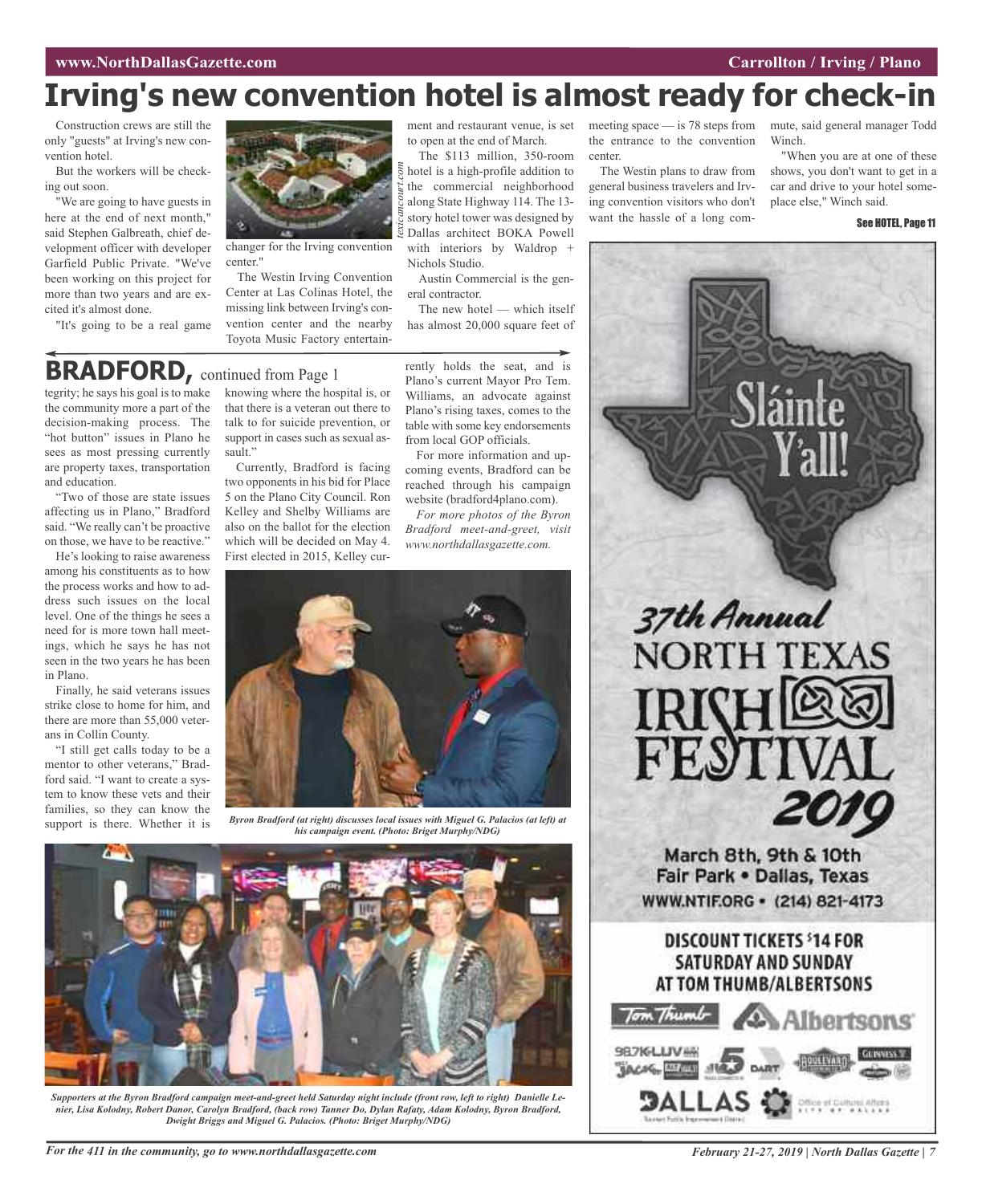### **City Briefs**

web page soon.

#### **Dallas**

**Design Within Reach Contract Showroom Opening** is scheduled for Feb. 28 from 6 p.m. to 8 p.m. at 5646 Milton St. Suite 895. Design Within Reach, the largest retailer of authentic, modern furniture and accessories in the world, is excited to announce the opening of our dedicated Design Within Reach Contract Showroom. Guests are invited to come out for drinks and festivities at their opening party.

**In Conversation – An Evening with Dr. Zan Wesley Holmes Jr.**, activist, educator, clergy, and former Texas State Representative,

in a Lecture Series presented by Roland Parrish & Parrish McDonald's Restaurants. Distinguished Guest Speaker is Cynt Marshall, CEO of the Dallas Mavericks.

7 p.m. Friday, March 15, at St. Luke Community United Methodist Church, 5710 East R.L. Thornton Frwy., Dallas. Tickets on Eventbrite @

\$35 each

**ART GALLERY PURE LOVE** includes artwork of emerging and professional artists exhibiting artwork for the home with ideas for the perfect Valentine's Day gift that gives back. The series of mixed-media paintings, photography and sculptures in-

cluded in the ART GALLERY PURE LOVE exhibit provide an avenue for donations to the American Heart Association. The nonprofit supports and advances groundbreaking research, provides critical programs and services, and helps improve the health of more loved ones.

Texas Artists featured by Art Gallery Pure include Dallas artists Julia Ross, Kathy Kromer, Jan Witten Sewall, Chris Henderson and Douglas Winters.

"It is an honor to provide a venue for these talented Texas artists and musicians to come together and share work to support the American Heart Association," said Lisa Faulconer, owner CakeMix Recording. ART GALLERY PURE

LOVE runs through Feb. 28

### **Garland**

at Art Gallery Pure.

**Garland Board & Volunteer Fair**: Enjoy an evening of networking and conversation with more than 30 of Garland's nonprofit, civic and community organizations from 6 to 8 p.m. Tuesday, Feb. 26, at The Atrium at the GranvilleArts Center, 300 N. Fifth St.

These organizations are seeking both volunteers and/or open board vacancies, and you'll have the opportunity to learn more about helping serve the Garland community.

This event is free to attend. Register here as an attendee, organization or sponsor.

**May 4 General Election Information** - Garland voters will have many items to consider in the May 4 General Election. Voters will elect a mayor and City Council representatives for districts 3, 6, 7 and 8. Voters also will consider eight bond propositions. For more information about City elections, visit the City Secretary's web page. Details about the bond propositions are being produced and will be available on the 2019 Bond Program

To improve transfer connections for GoLink customers at **Parker Road Station, boarding locations will**

**Plano**

**change**, effective Monday, February 25. Passengers are advised of the following modifications:

Passengers using GoLink North Central Plano-Chase Oaks will board at either Bay 7 orBay 8. GoLink Far North Plano will move to Bay 9.As a result of these changes, the Rail Disruption Shuttle (Red Bus Stop) will be relocated from Bay 9 to Bay 4.

All other bus bays will remain unchanged. Thanks for riding DART.

### **Residential fire claims the life of a Plano resident late Monday evening**

Just after 10:20 p.m. Monday evening Plano Public Safety Communications received several 9-1-1 calls reporting a house on fire in the 3900-block of Gettysburg Circle. Plano

Fire-Rescue crews were heavy smoke and fire condispatched in less than a minute and the first crews arrived on scene within five minutes of the first 9-1-1 call being placed.

Upon arrival crews found

ditions and were advised by neighbors of a potential need for rescue of the resident.

The first arriving crew went into rescue mode and

began to conduct an interior search.

Due to the fire conditions and crews committing to a search of the structure the Battalion Chief upgraded the response to a second

alarm. Unfortunatley, during the search a deceased victim was found just outside the rear of the residence.

The fire was declared under control within 25

minutes of crews arriving on the scene. A total of 49 firefighters responded to the scene. The victim has not yet been identified and the cause of the fire is under investigation.



When it comes to the transportation of natural gas and oil, we are working toward one goal: 100% delivery.

That's why we are investing in building the safest, most efficient pipeline infrastructure - ensuring fewer trucks on the roads, less traffic congestion and Improved air quality. Continued progress and growth of our energy infrastructure could support I million high paying jobs and up to \$1.34 trillion in investment over the next two decades.

Safely delivering America's energy needs.



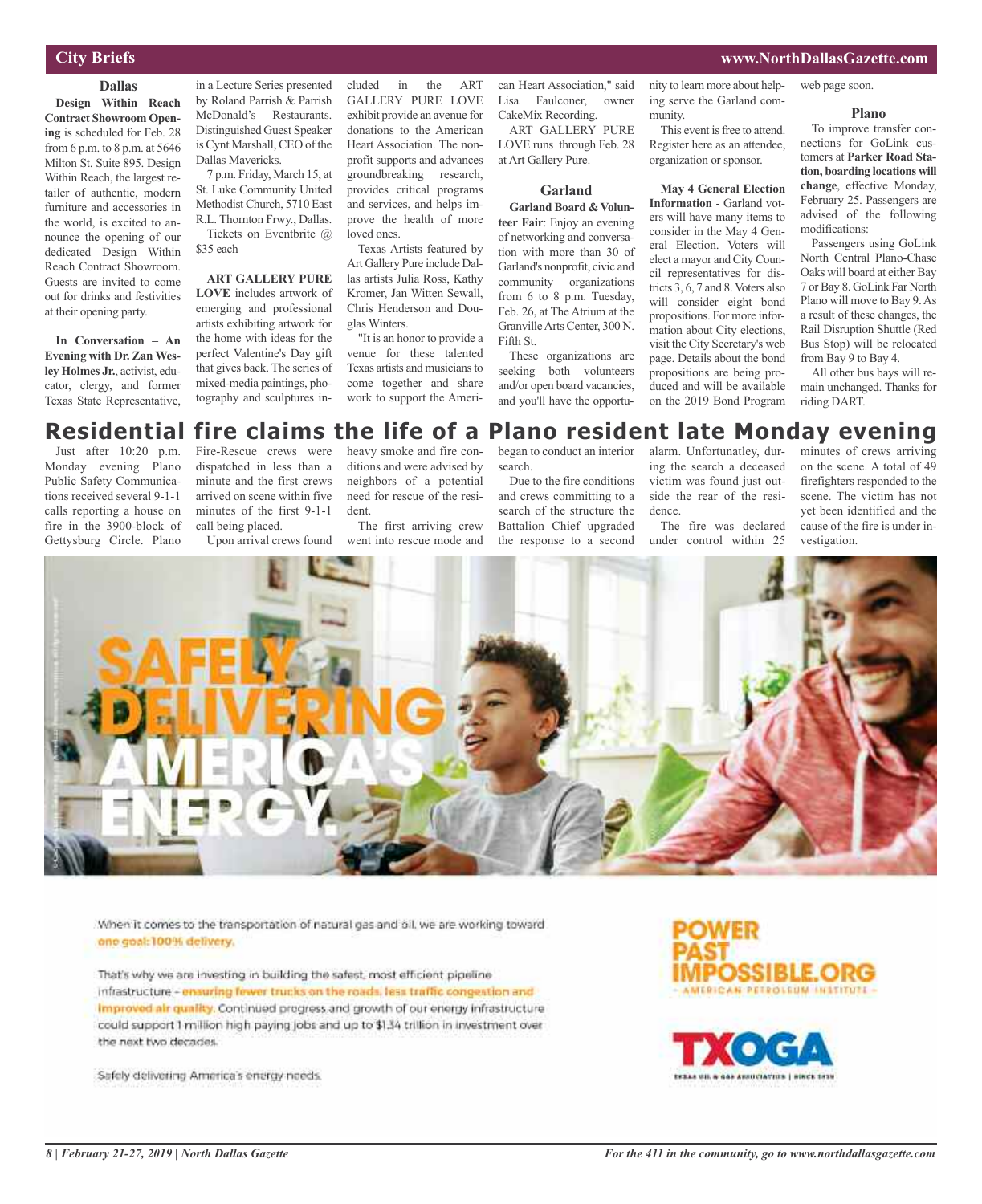## **Anastasia star discusses her journey to the stage**

By Rachel Hawkins *NDG* Staff Writer

Curtains rising and falling, cast members dancing in their long ball dresses, and the sound of audience clapping is everything a performer would want, and this especially holds true for Kourtney Keitt. She is appearing in the musical Anastasia, at Music Hall at Fair Park in Dallas until March 3.

Keitt, playing as Tatiana Romanov, one of Anastasia's sisters, Dunya a peasant girl in St. Petersburg, and other parts within the ensemble are proud to make her debut in the national tour of Anastasia.

Anastasia, a Broadway musical based upon the animated 1997 Don Bluth film, is a loose adaptation and inspiration of the story of the Grand Duchess Anastasia Nikolaevna of Russia, in which her family escapes execution. In the year of 1916, the musical follows an orphan named Anya. Al-



*Romanov, Dunya, and parts in the ensemble in Anastasia. (Photo: anastasiathemusical.com)*

though she has lost most of her memories, she begins to share thoughts of the life she knew before.

Anya teams up with Dimitri and Vladimir, a duo in search of an Anastasia looka-like. Their goal is to collect a huge award, travel to Paris and find the ones she once called family.

Keitt, in the role of one of Anastasia's sisters, discussed her experiences on stage by phone recently with the North Dallas Gazette. "I remember when Anastasia came out for Broadway originally, I wasn't quite at the level I thought I needed to be," Keitt said. "When the tour happened I got an invitation to go to the audition. I kept going and it took me at least two months of callback. I took all of the feedback I could take, and in the (audition) room the director said: "oh you could've held the notes a little longer,' and that gave me an idea to change the song I was singing."

Keitt continued to fine-

tune her audition and eventually landed a role.

She is originally from Chester Springs, Pennsylvania and now lives in New York City. Keitt began as a Knicks City Dancer and then performed with Royal Caribbean Productions for several years.

"Up until now I did regional theater to build my way up," Keitt said. "Funnily enough I ended up doing Hairspray again, but this time it was real singing. It was definitely an experience for me, and then I ended up doing the tour, and it was shocking, exciting and a big deal for me."

Her love for Broadway

first began when she performed in Joe Iconis'Broadway Bounty Hunter. Later she appeared in other productions including An American in Paris, Evita, Oklahoma, and Hairspray. "For Tatiana Romanov, I

am one of Anastasia's sisters in the beginning," Keitt said. "It's really great because I get to bond with the other girls, and wear these beautiful princess gowns. It's really great that I get to be up there as a person of color. It's exciting when you see that opportunity to not stick completely to the original casting."

Keitt especially loves the diversity in the cast. Anastasia is an ensemble heavy musical, with the entire ensemble being onstage 80 percent most of the time. "We have people from all

different backgrounds," Keitt said. "It's not just this cast, but I think it speaks to the company that we have different shows of Anastasia being done all over the world. There is not just one look for this show. From this cast especially, we all get to learn from each other's backgrounds, cultures, and customs. Everyone is so open and accepting, there is no specific look for this, and they (the directors) made that really clear from the beginning."



### **NDG Entertainment Guide: Dance, concerts and golf tickets on-sale this week**

*las Gazette's* Entertainment calender is future focused with news about dance, concerts and golf events coming up this spring.

The mission of **A.I.M.**, under the artistic direction of Kyle Abraham, is to create an evocative interdisciplinary body of work. Born into hiphop culture in the late 1970s and grounded in Abraham's artistic upbringing in classical cello, piano, and the visual arts, the goal of the movement is to delve into identity in relation to a personal history.

The work entwines a sensual and provocative vocabulary with a strong emphasis on sound, human behavior and all things visual in an effort to create an avenue for

**Enter to Win!**

**Ticket Giveaway**

This week, the *North Dal-*personal investigation and exposing that on stage.

A.I.M. is a representation of dancers from various disciplines and diverse personal backgrounds.

Abraham's A.I.M. is coming to Dallas March 1-2 as part of the TITAS season. Tickets and details are available at attpac.org.

Coming off of the sell out success of KAABOO Cayman in the Cayman Islands, **KAABOO TEXAS** has announced the addition of living legend Lionel Richie to its May 10-12, 2019 lineup. The multi-sensory event has also released a full rendering of the festival site plan set to take place both inside and outside areas of AT&T Stadium.

**Snoop Dogg's 25th Anniversary of Doggystyle Tour** is coming to The Pavilion at Toyota Music Factory on April 28 with special guests Warren G, The G Funk All Stars, Tha Dogg Pound and more. Tickets go on sale to the public Friday, Feb. 22 at 10 a.m.. Buy tickets at LiveNation.com.

Tickets are now on sale for the **2019 AT&T Byron Nelson**, which will be held May 8-12 at Trinity Forest Golf Club in Dallas. General admission tickets are \$45 per day, Thursday through Sunday. A wide range of hospitality packages with food and beverage, VIP seating, airconditioning, and premium viewing options are also available. More info at attbyronnelson.org.

*NDG Entertainment Ticket Giveaway!!! Visit us on Facebook to win tickets to the the hottest events in Dallas/Fort Worth!!!!*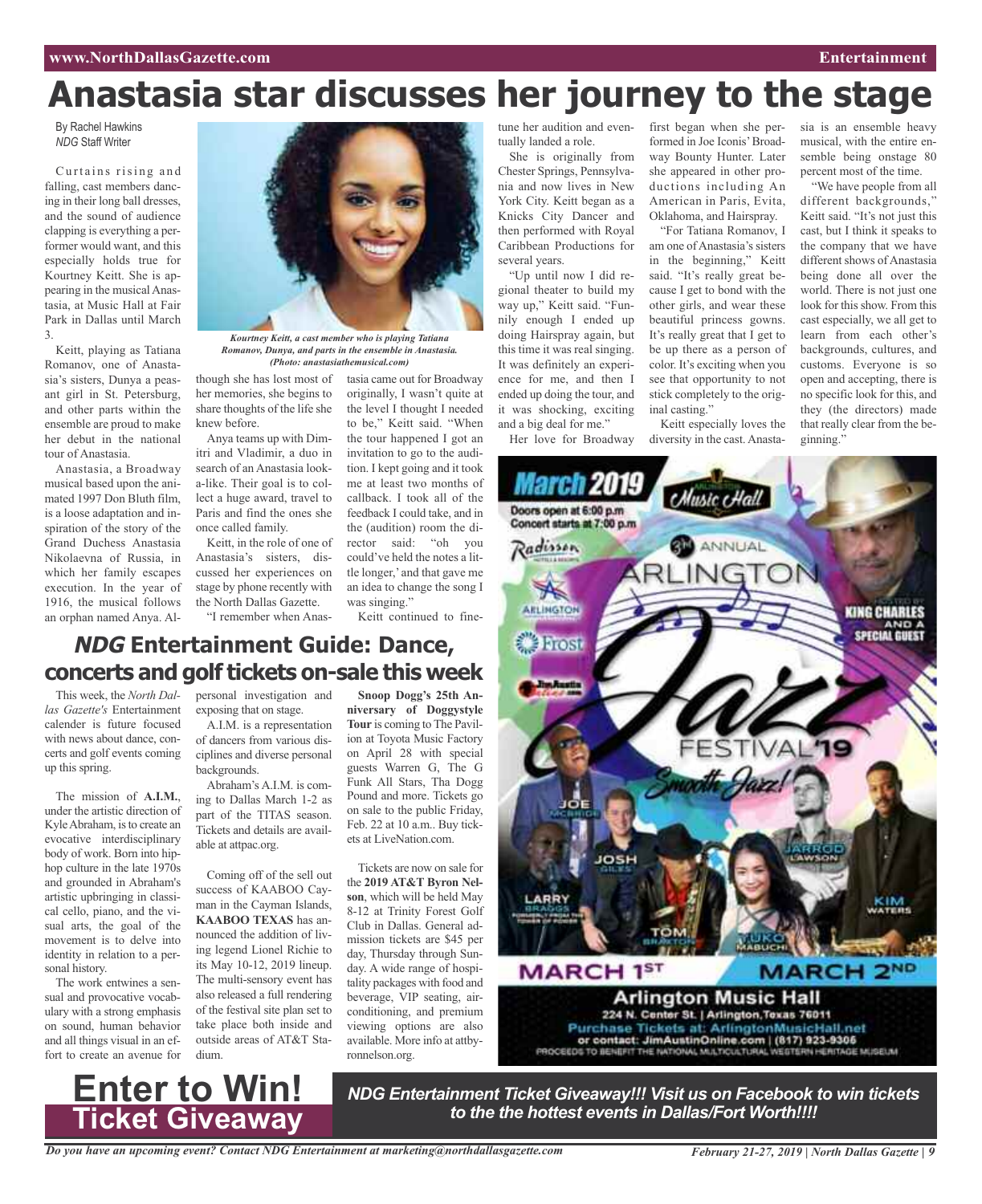## **DeVon Franklin wants to share 'The Truth About Men'**

"We as men, don't know how to love and how to practice love," DeVon Franklin bluntly stated in an interview with the *North Dallas Gazette*. The award winning film and TV producer is also a best-sellling author, and minister. His latest book is The Truth About Men.

It is all too common to hear people say, all men are dogs, which is why it was surprising to see Franklin use the metaphor training a dog as a path to discuss



their misdeeds. He believes there are certain behavior patterns which men need to

move away from because otherwise they are led to act against their vows, their integrity and even their character.

Men want pleasure for pleasure, as a result Franklin said, "We can beocme a nusiance to ourselves and those around us." Learning to love God, themselves and the community happens when men are about to understand and live the truth that, "The love in me is stronger than the lust

in me'

According to Franklin the same discipline which propels men to professional and personal success in other areas of their lives, must be applied to their relationships. He admits it is a struggle even for him to work on how a man must learn to "Master the Dog" within.

"Respect the community and the culture instead of only putting our self desires above all else," Franklin

shared as the goal of helping men get back on track. This will result in renewed strength for African American relationships, families and communities.

Make no mistake this is not a how-to-book for women. While Franklin hopes it helps the ladies to understand their partners better by gaining information they do not already know, he believes they are often on track.

"Women are already

doing what they need to do," Franklin stated. He does hope the book offers some ladies an opportunity to heal from damage suffered at the hands of misbehaving men.

Dallas fans can hear Franklin speak at the Voices That Matter event on Feb. 21 at Paul Quinn College. Tickets and details are available at Eventbrite.com.

Truth About Men is available at your favorite bookstore or online.

## **Russell Hornsby: 'Proven Innocent, ' actor is a proven talent**

By Nsenga K. Burton, Ph.D. NNPA Newswire Culture and Entertainment Editor

Russell Hornsby should be a household name by now with his impressive body of work. Hislatest role as a crusading attorney and family man on FOX's "Proven Innocent"may be the role to do it.

The Oakland born thespian has been bringing characters to life on stage and screen for over two decades. Hornsby believes in studying the craft of acting, which is proven by his training at Boston University followed by Oxford University's British Academy of Drama.

He is probably best known to fans for his role as police officer Eddie Sutton in the critically acclaimed show "Lincoln Heights,"(ABC Family) and most recently as Maverick Carter in the hit filmThe Hate U Giveand Buddy Marcelle in the knockout film Creed II. Hornsby has studied under theater royalty (Lloyd Richards andAugustWilson) and worked opposite incredible talent including Regina Hall, Nikki Micheaux, Erica Hubbard,Amandla Stenberg, Regina King, Denzel Washington, Robert DeNiro, Sylvester Stallone, Michael B.Jordan and the list goes on.

No stranger to the small screen, Hornsby has been delighting fans with powerful performances on top shows like "Gideon's Crossing"

(NBC), "In Treatment" (HBO), "TheAffair "(Showtime), "Seven Seconds:" (Netflix) and now "Proven Innocent" (Fox).

Hornsby plays the character of Ezekiel "Easy" Boudreau, a lawyer who is best known for freeing Madeline Scott (Rachelle LaFevre), a wrongly-convicted woman, after she

served 10 years in prison. Teaming up with Scott, Boudreau has dedicated his life to freeing the wronglyconvicted as part of the "Injustice Defense Group."

While promoting "Proven Innocent" at the 2019 SCAD aTVFestin Atlanta, Hornsby discussed his keen ability to

#### See PROVEN, Page 16

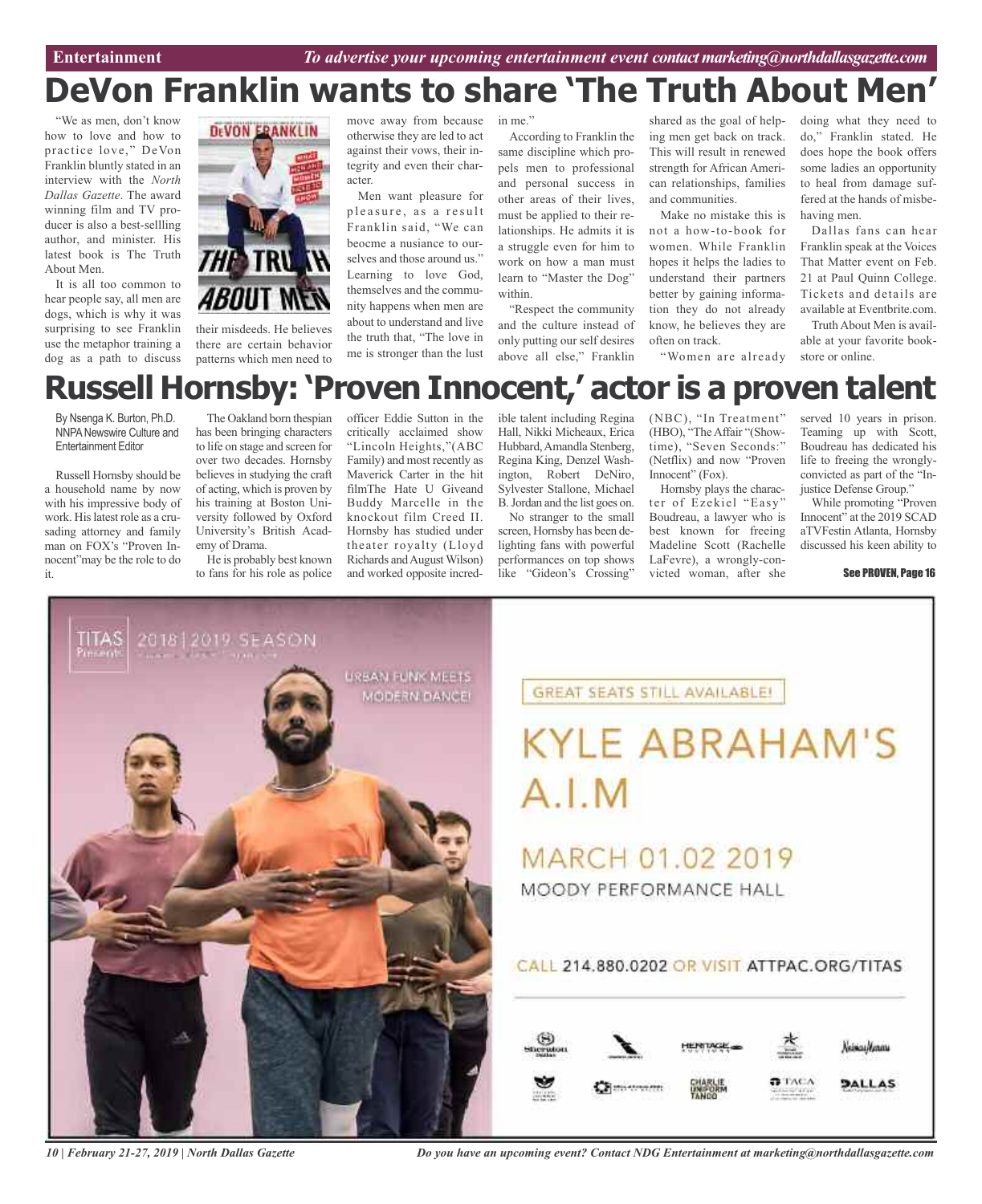## **Auto loan delinquencies climbed to \$9 billion in 2018**

#### By Charlene Crowell

In recent months, many economists and lawmakers have frequently touted how the nation's economy is performing really well. Often citing historically low unemployment rates, I've always felt that such pronouncements failed to consider the untold millions of Americans who are eking out a living on low or no raises, or others who work multiple jobs trying to piece together a living for their families.

But new data from the Federal Reserve Bank of New York, offers hard evidence that a key sector of the economy is showing signs of distress: auto loans. At the end of 2018, 7 million consumers were three months behind on their car payments, according to the Fed's Liberty Street Economics.

Addressing its finding of multi-million auto loan delinquencies, the Fed wrote, "That is more than a million more troubled borrowers than there had been at

the end of 2010 when the overall delinquency rates were at their worst since auto loans are now more prevalent."

I suspect that many consumers want to keep a car available just as much as a roof over their heads. Reliable wheels also offer a certain amount of freedom of mobility that eliminates the need to know a train or bus route or the fare.

So why are so many consumers delinquent on their car loans?

Answers can be found by examining the terms of the loans. Just as the foreclosure crisis took people's homes, the wrong car loan takes your mobility. Consumers with lower credit scores – less than 620 on a scale that reaches 850 - become easy targets for sub-prime auto finance that comes with interest rates from the mid-teens to as high as 20 percent. Auto finance companies are often used by lower credit score consumers looking to buy a car.

By comparison, con-

sumers with credit scores of 661 to 780 or higher typically have car loan interest rates of 6 percent or less. These consumers frequently finance their autos from banks, credit unions, or the financing arms of major auto manufacturers. Of the nation's \$1.27 trillion in car loan debt, 30 percent of loans were made to consumers with credit scores over 760.

As Liberty Street reports, 6.5 percent of auto finance loans are 90 days or more past due, compared with only 0.7 percent of loans originated by credit unions. So unfortunately once again it is the struggling, working poor who are bearing the brunt of car loan delinquencies, often forged by predatory high-interest rates and other practices.

Another new and independent research report entitled, Driving Into Debt, found that the money now owed on cars is up 75 percent since the end of 2009, an all-time record. Jointly authored by U.S. Public Interest Research Group (US PIRG) and the Frontier Group, this report states that subprime auto lenders inflict financial abuses that are both predatory and discriminatory from making loans to people without the ability to repay, marking up rates and prices on both Black and Latino customers, and financing expensive add-on products like extended warranties and insurance into the car loans.

"Americans shouldn't have to fight their way through a thicket of tricks and traps at the auto dealer just to get the transportation they need to get to work or school," said Ed Mierzwinski, U.S. PIRG's senior director for federal consumer programs and a report co-author.

Nor does it help that in April of last year, Congress used the Congressional Review Act to nullify the Consumer Financial Protection Bureau's (CFPB) auto finance guidance that held auto lenders responsible for discriminatory lending practices prohibited under the

Equal Credit Protection Act. This distorted use of the Congressional Review Act, sometimes known as another CRA, was never intended to overturn long-standing agency practices.

But in 2018, the law was used to overturn 14 agency rules. At the time, Senate Majority Leader Mitch Mc-Connell described the auto lending CRA as part of a broader deregulation effort, stating: "Our whole economy is getting a tune-up. And now it's time for the front end of the auto industry to come along for the ride."

That kind of perspective suggests that the Majority Leader may have an unhealthy regard for fair lending laws, particularly those aimed at eliminating racial and ethnic discrimination. Further, time and actions will tell how much Kathy Kraninger, the new CFPB Director, is attuned to the predatory and discriminatory lending that continues despite federal laws.

"We need a strong Con-

## **HOTEL,** continued from Page <sup>8</sup>

The Westin has a huge outdoor patio bar and dining space facing the convention center. Inside, the ground floor restaurant has a modern Mexican vibe with wood and metal finishes. There's also a bar and bistro on the upper level swimming pool deck with views toward downtown Dallas.

Winch said the hotel will also draw guests because it's next to the Music Factory entertainment venue.

The hotel is selling package deals with the Music Factory, he said. "You can go to a concert, dine and stay here."

The Irving hotel is gearing up for a busy opening month.

"We have \$3.2 million in business on the books,"

sumer Financial Protection Bureau and help from state Attorneys General and local officials to enforce consumer and fair lending laws against unfair car loan tactics," added Mierzwinski. "Otherwise, consumers and the overall economy will suffer."

**Marketplace**

"Predatory and discriminatory auto lending practices notoriously prey upon the financially distressed, with loans that disregard the consumer's ability to afford<br>them," noted Rebecca noted Rebecca Borne, a Senior Policy Counsel with the Center for Responsible Lending. "Common-sense regulation and enforcement are needed to ensure responsible underwriting and elimination of other predatory practices that are consistently shown to result in borrowers of color paying more than white borrowers, even controlling for creditworthiness."

*Charlene Crowell is the Center for Responsible Lending's Communications Deputy Director. She can be reached at Charlene.crowell@responsiblelending.org.*

## **Management study examines how abusive supervision affects workers**

(UT-Dallas) Abusive supervision in the workplace produces dysfunctional consequences for subordinates, triggering intentions to quit and displaced aggression toward others at work, according to a study from the Naveen Jindal School of Management at The University of Texas at Dallas.

Abusive supervision is a problem that prevails over multiple organizations, regardless of location or industry, said O. Dorian Boncoeur, a doctoral student in international management studies and co-author of the paper. Existing literature has shown how it affects employees' performance and commitment, but how employees respond to and cope with abusive supervision is less understood.

"Researchers are fasci-



*From left: Doctoral student O. Dorian Boncoeur, Dr. David L. Ford Jr. and Dr. Orlando C. Richard are co-authors of the study about the impact of abusive supervision in the workplace. (Photo: UT-Dallas)*

nated by this topic because these are behaviors from supervisors in which they repeatedly berate or disrespect their employees verbally and nonverbally," he said. "It has various effects on these employees, visible and not visible."

The paper, published online in September in the

Journal of Business Ethics, is forthcoming in a print edition of the journal. Dr. Orlando C. Richard, associate professor of organizations, strategy and international management, and Dr. David L. Ford Jr., professor emeritus of organizations, strategy and international management, also are co-

### authors of the study. For the study, the re-

searchers surveyed 324 employees and direct supervisors working at privately owned manufacturing firms in southern China and interviewed the firms' presidents. Dr. Hao Chen of Tsinghua University in Beijing, a co-author of the paper who received her PhD in international management studies from UT Dallas in 2011, was responsible for the data collection.

The authors found that when employees face abusive supervision, it triggers an intention to quit their job. When employees intend to quit but still are working at their jobs, they become emotionally disconnected from others at work and are less likely to

See STUDY, Page 12

said director of sales and marketing Zak Kimble. "The first week in April, we have 280 rooms on the books one night.

"We're right between the two airports — the best location in town."

But first the Westin has to hire a staff, complete construction and doublecheck that all the rooms are ready to go. "We already have a third of our staff committed," Winch said.

A huge modern art piece must be installed on the wall and ceiling around the check-in desk, and each room will get a big package delivered with everything needed to finish out the space.

"The last thing we do is make the beds," Winch said.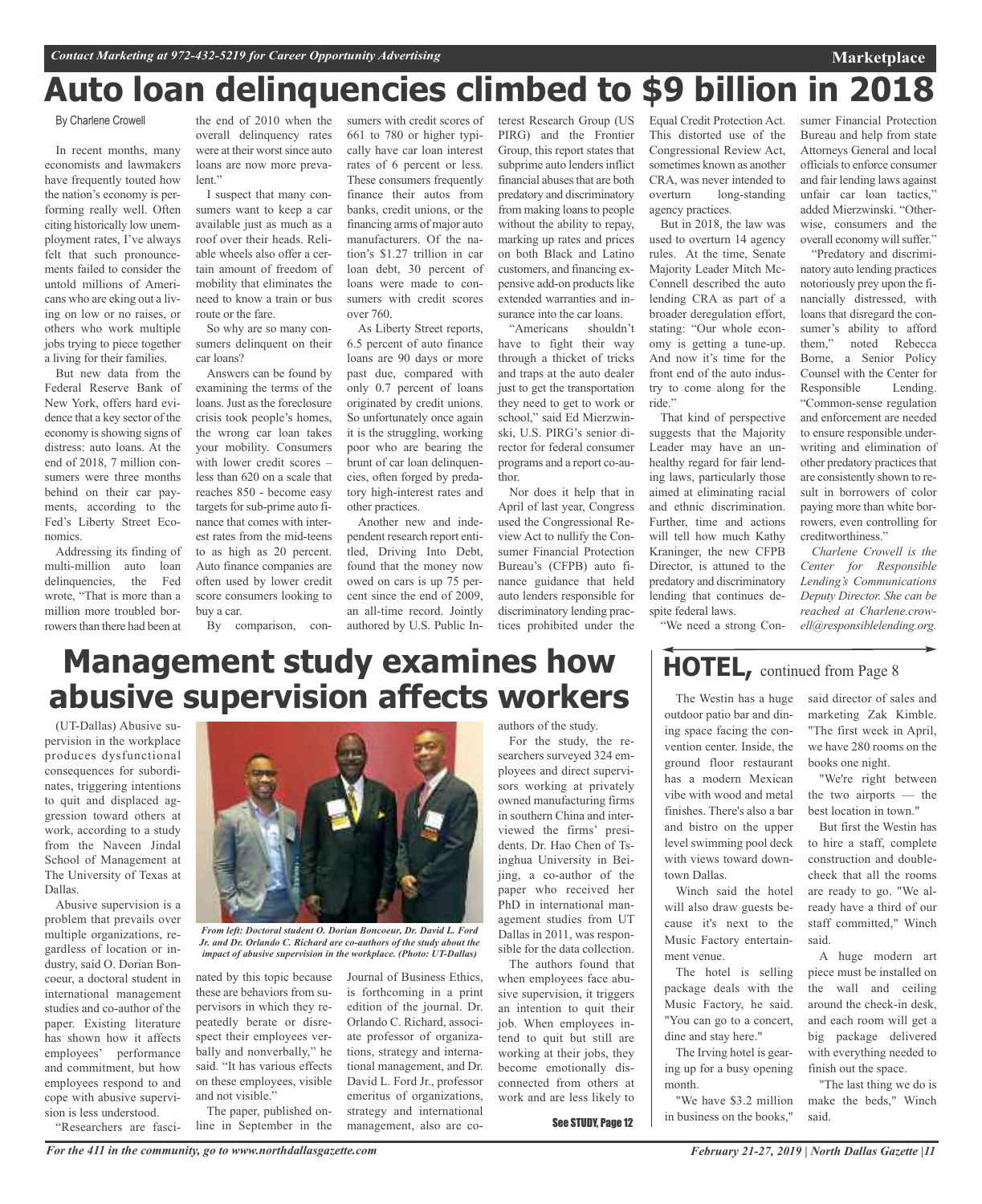# **The 'Tax Cuts and Jobs Act' creates opportunity zones to spur economic development**

By Christopher G. Cox Publisher / Managing Editor www.realesavvy.com

(NNPA) A relatively small component of the federal Tax Cuts and Jobs Act, passed in December of 2017, was the creation of Opportunity Zones in every state in the U.S., as well as in the District of Columbia and five U.S. territories.

The purpose of this legislation is to encourage investment in economically distressed communities by making it possible for investors to receive preferential tax treatment for investments made in businesses operating within these Zones.

Tami Bonnell, CEO of EXIT Realty International, explains that individuals who invest in Opportunity Zones are eligible to reduce taxes on



*A relatively small component of the federal Tax Cuts and Jobs Act, passed in December of 2017, was the creation of Opportunity Zones in every state in the U.S., as well as in the District of Columbia and five U.S. territories. (Photo: iStockphoto / NNPA)*

capital gains, depending on how long the investment is held. "If the investment is held for 10 years," she said, "there are zero capital gains taxes on the increase in the investment. It's a great thing when you can get a return on your investment and invest in people at the same time."

At a time when bipartisan agreements are rare and becoming rarer, Bonnell points out that the Investing in Opportunities Act was initially supported by Republican Senator Tim Scott of South Carolina and Representative Pat Tiberi of Ohio and Democrats Senator Cory Booker of New Jersey and Representative Ron Kind of Wisconsin.

Opportunity Zones have the potential to address many of the country's most vexing economic problems, Bonnell notes. "One in sixAmericans lives in an economically distressed community," said Bonnell. "There is something wrong with the way we're operating when we have that much poverty in the United States."

Bonnell cautions that the goals related to Opportunity Zones need to be closely monitored to ensure that both investors and communities benefit. "We don't want to impose gentrification where people in poverty zones end up with fewer options in smaller and smaller communities," she said.

Marc Morial, president of the National Urban League, agrees with Bonnell that this legislation has great potential to reinvigorate urban communities, but must be carefully implemented with important "guard rails to ensure that it does not become a tool for removal and gentrification."

"I think what is required," said Morial, "is for community leaders – mayors, city council members, county commissioners and other local leaders – to legislate conditions that require affordable housing to be an integral component of new projects."

Morial also wants Opportunity Zone projects to require that minority and women-owned businesses have a chance to participate in construction and that local residents have access to jobs within the Zones.

In addition, Morial adds, community leaders — who clearly want these investments — should not wait for Congress to act but should take the initiative to make certain these protections are in place before projects get under way. "When I look at Opportunity Zones," Morial notes, "I see green lights and yellow lights. The yellow lights say caution."

Moving forward, Bonnell sees one of the biggest challenges associated with Opportunity Zones as making investors aware of them and how they work. Noting that she travels the country giving dozens of speeches every year, Bonnell often asks audience members to raise their hands if they're aware of Onportunity Zones.

"Typically, less than half the audience raise their hands – sometimes it's just a handful of individuals," she said. "This is a big opportunity that people are not embracing because they're not aware of it."

### **Millions of Texas drivers to benefit from 4.3 percent auto insurance rate cut**

Nearly three million Texas drivers could see a sizable reduction in auto insurance premiums again this year. The state's largest insurer, State Farm, is cutting its

Texas auto rates for the fourth consecutive time. Beginning today, Feb. 18, personal auto rates will drop by 4.3 percent for customers of the state's largest insurer. 2.9

million State Farm auto customers will realize total savings of more than \$136 million.

"State Farm is always evaluating how we can best

serve our customers. We are very pleased to be able to offer another auto rate decrease in Texas," said State Farm Senior Vice President Phillip Hawkins. "Improving expenses and losses were important factors, among many, that supported our decision to make this rate change."

Since January 2018, State Farm has lowered auto rates

sive," he said. "If organizations implement supportive human resources training, it will start a conversation, and supervisors can better understand what these behaviors are and their efsen coverage.

Overall changes in premiums for individual motorists will vary. Rates depend on a customer's policy and cho-

more than 12 percent.

Crown Castle is proposing to collocate antennas on a 108.67-foot monopole and to install (2) cabinets and a generator within a proposed 12-ft x 18-ft lease area expansion at the following site: 4444 Trinity Mills Road, Dallas, Collin County, Texas 75287; N 32° 59' 21.46", W 96° 49' 54.34. Crown Castle invites comments from any interested party on the impact of the proposed action on any districts, sites, buildings, structures or objects significant in American history, archaeology, engineering or culture that are listed or determined eligible for listing in the National Register of Historic Places and/or specific reason the proposed action may have a significant impact on the quality of the human environment. Specific information regarding the project is available by calling Monica Gambino, 2000 Corporate Drive, Canonsburg, PA 15317, Monica.Gambino@CrownCastle.com, 724-416-2516 within 30 days of the date of this publication.

fects."

## **STUDY,** continued from Page <sup>11</sup>

value their co-workers, supervisors and the organization.

"Chances are the employee has feelings of anger, and they are disgruntled," Boncoeur said. "It takes time for one to actually quit his or her job after experiencing bad events at work, so when the employee doesn't leave immediately, he or she is more likely to become more prone to interpersonal aggressions toward other employees."

The study also examined how employees' perception of the organization's human resources climate and their power-distance orientation affected the relationship between abusive supervision and their intention to quit their jobs.

Power distance is a cul-

tural value that captures the extent to which people tolerate power differences in interpersonal relationships and their institutions.

High power-distance individuals tend to view the differences as fixed, so they have more tolerance for power inequalities between supervisors and subordinates. Low power-distance individuals tend to believe that power should be equally distributed.

According to the study, employees with low powerdistance orientation may not be as likely to quit when dealing with abusive supervision. On the other hand, high power-distance employees, who tend to prefer direction from their supervisors, may develop stronger intentions to quit. "This is in stark contrast

to what previous research has found. We found that high power-distance employees likely perceive a violation of the social exchange relationship when their supervisors are abusive, rather than supportive, thus bolstering their intentions to quit and aggression toward co-workers," Richard said.

Furthermore, when employees perceive their organizations to be less supportive through their human resources practices, those dealing with an abusive supervisor are more likely to want to leave their job. This is not the case when employees perceive their firms' human resources practices as supportive, although this situation ultimately results in displaced aggression toward co-workers.

The researchers deter-

mined that organizations might reduce the negative impacts of abusive supervision by creating a supportive human resources climate where employees can cope with abuse more effectively.

"Companies should provide certain types of training and development that encourage employee learning and have a climate where supervisors feel like the company cares about them," Ford said. "Organizations need to be mindful and do audits periodically to see how employees feel and correct anything that needs attention."

Organizations can't always predict which managerial hires will become abusive, so education is key, Boncoeur said.

"You may have a supervisor who would not define his or her actions as abu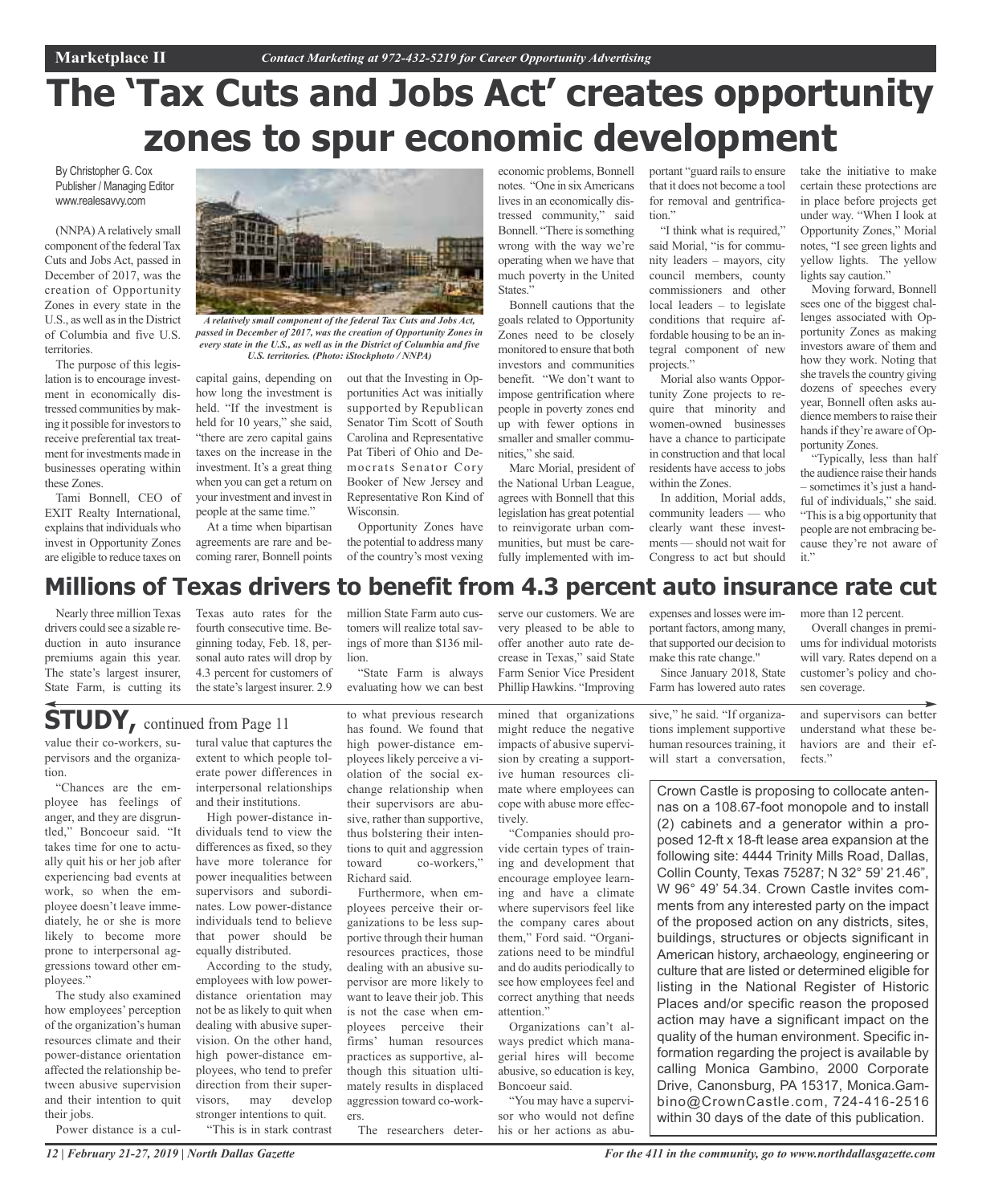**Career Opportunity** *Contact Marketing at 972-432-5219 for Career Opportunity Advertising* **Legal Notices / Career**

## **Upcoming DFW area job fairs**

### **Feb. 22 ADT Home Security Hiring Event**

The ADT Home Security Hiring Event will be held on Feb. 22, from 10 a.m. to 3 p.m. at 2727 LBJ Freeway Fourth Floor STE 436, in Farmers Branch. Please submit your application via Indeed prior to attending and you will be contacted by Human Resources via email to schedule an interview. Bulldog/ADT Security Services is expanding operations in Richardson and surrounding areas! We are looking for talented sales & customer service professionals to join our ADT Residential Sales Team. Applicants should be goal-oriented, entrepreneurial-minded and comfortable working in a performancedriven environment. For more information visit indeed.com.

### **Feb. 26 Taco Cabana Hiring Event**

A Hiring Event will be held for Taco Cabana on Feb. 26, from 10 a.m. to 4 p.m. at 4360 Dallas/Ft. Worth Turnpike, in Dallas. Team Members enjoy great pay and benefits, vacation, team member discounts, and a place where you work with friends, connect with guests and feel great. Team Members can receive up to \$9, and shift leaders: Up to \$11/hour hour dependent on experience. Walk-in's are welcome! When you arrive to the restaurant – please ask for the hiring event.

#### **Feb. 26 EcoLatino/LULAC job fair**

 $E$ co Latino/LULAC Council 4782 2019 Job Fair is open to the public and hosted by the Eco Latino Radio Program on Feb. 26 from 10 a.m. to 6 p.m. at Hilton Garden Inn Dallas/Duncanville, 800 N Main St, Duncanville, Texas 75116

**Feb 27 Dallas Job Fair** The Dallas Job Fair will be held on Feb. 27 from 10



a.m. to 2 p.m. at Embassy Suites Dallas Market Center, in Dallas. Open the doors of opportunity when you meet and interview with hiring managers at companies ranging from small local businesses to Fortune 500 corporations. This career fair will allow you to learn about the businesses that are hiring and what their hiring needs are. Tired of sending your resume over the web and not receiving any responses back? By attending this event, you will be able to meet directly with hiring managers and get instant feedback on your resume and possibly even be hired on the spot.

> **Feb. 28 RN Float Pool -**

**Virtual Hiring Event** The RN Float Pool- Virtual Hiring Event will be held on Feb. 28, from 10 a.m. to 2 p.m. online. The Elite Nursing Resource Float Pool Team provides care to a variety of patients

throughout our Hospitals. Our Resource Float Pool nurses deliver professional nursing care to patients in a variety of settings, including our Emergency Rooms, Critical Care units, NICU, Labor and Delivery / An-

tepartum units, CVOR, or Acute Care floors. We are looking for a Registered Nurse that is interested in working with a diverse group of patients in a role that allows for developing additional Nursing skills.

If you are interested in a position that encourages growth, the Medical City Healthcare RN Resource Float Pool is for you! For more information visit medicalcityhealthcare.com.



in the Metroplex Area We Accept Subcontracting Bids For All Public Works Projects in the Dallas Area. We Are Accepting Applications for Concrete Mixer Drivers and Heavy Equipment Mechanics

**Equal Opportunity Employer** 

**Paid Internship opportunity for writers, college students in the Dallas Area**

The *North Dallas Gazette* has an internship

position available. The goal is to provide students and aspiring writers an opportunity to gain published clips, experience and professional feedback. The position is for up

to 20 hours a week at \$8.00 per hour. Applicants must have reliable transportation.

**Send resume and writing samples to: businessoffice@northdallasgazette.com**

## NDG seeks Intern Video Producer

The North Dallas Gazette is a community-driven newspaper with a digital presence socking a new Video/Audio Producer Intam for our new video plat-<br>form and to assist with the growth of our media comproy through quality video production.

The Producer will be responsible for rocording, editing and preparing final draft of our video content in our in-house stadio. The producer will record and broad-cast via Facebook witchly shows. Afterwards using Final Pro Cor and other related tools, the footage will he finalized and uploaded to our YouTube channel

The right cardidate will have the following skills:

· Experience using video and antio production and post production techniques and software for five streaming and final YouTube videos.

- Experience mang digital content settware
- Basic graphic design experience
- Create circlent hased upon agreed criteria · Understand how to use various social media plat-
- tions for live video cycets
- · Good time and project management skills<br>· Attention to detail as it relates to spelling and
- · Provide regular status updates to stakeholders and miniarument

The work will be completed at our studio located at Regal Row & Stemmons with a schedule of up to 15 hours a week. Pay rate is \$12-15. ner hoor.

Resumes must be sent to ngarcia@northdallasgazette.com to be considered.

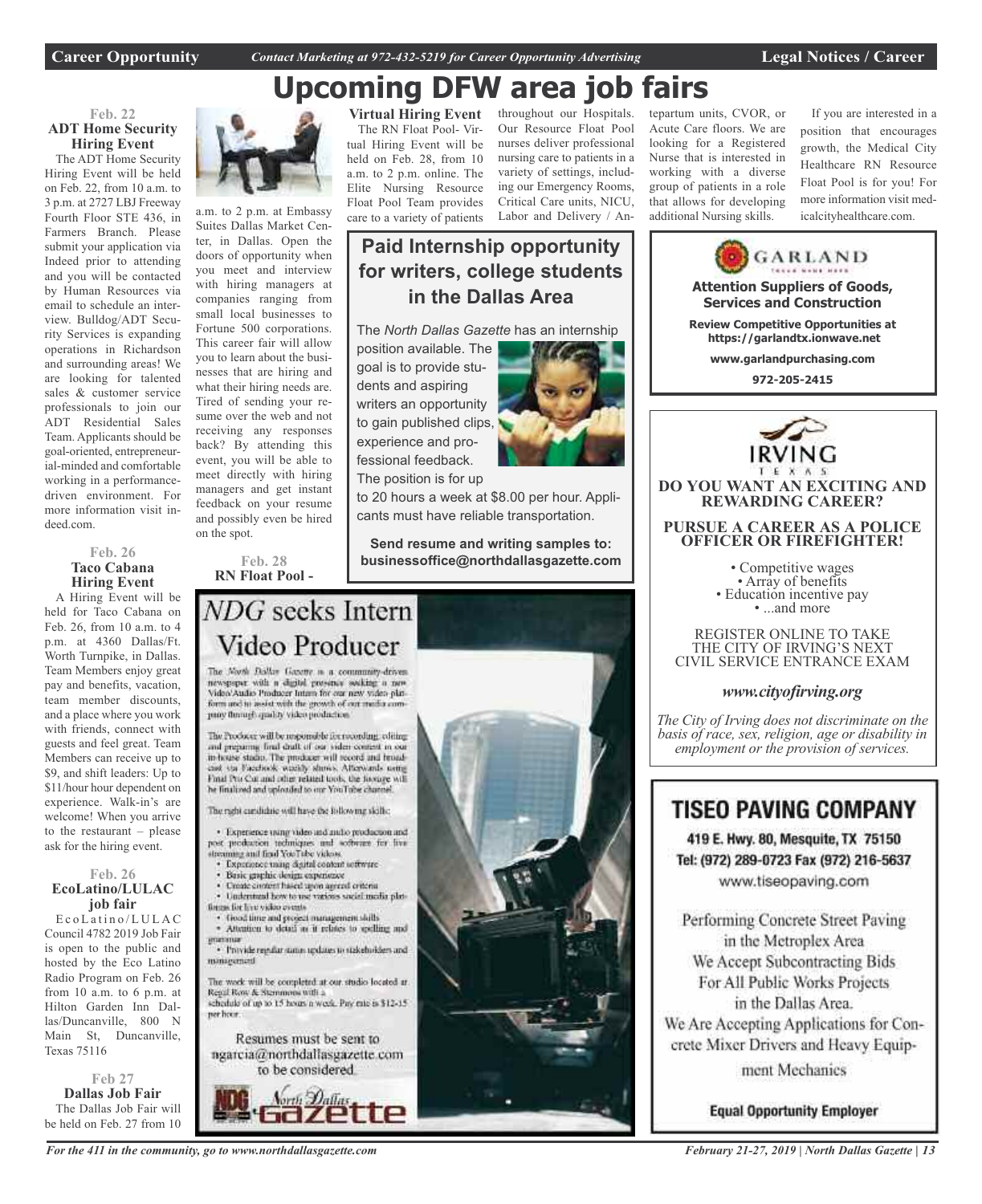### **Church Happenings** *RG Apparel is the proud sponser of this page (www.RGApparel.com)*

### **BETHEL BIBLE FELLOWSHIP, CARROLLTON (A NEW PLACE TO BELONG)**

NOTICE: New Year, New You, Pastor Woodson serves the community by providing "Professional Therapy and Counseling Services" on a "Sliding Fee" scale. To schedule an appointment call the Pastoral Counseling Center at 972-526-4525 or email the church at www.bethelbiblefelloswhip.org

### **February 24, 9:45 a.m.**

Please join us in our quiet time, "Prayer and Meditation" followed by Morning Worship; and our day of celebrating Black History Month (wearing African attire is appreciated but not required). You will be blessed and inspired as we celebrate service to God, our community and all mankind.

**February 27, 7 pm** Join us for Wednesday's Prayer and Bible Study Class with Senior Pastor Woodson, Pastor Larry Gardner and others as we continue to study the book "Boundaries" when to say yes or how to say no by Dr. Henry Cloud and Dr. John Townsend with supporting chapters and verses. Spiritual maturity is God's desire for you; it's Time to Grow in the Word of God.

#### **March 3, 10 am**

You are invited to join Bethel Bible Fellowship's Women Ministry Group (W.O.R.T.H.) as we continue with the study of Boundaries and the Digital Age

Dr. Terrance Woodson, Senior Pastor

1944 E. Hebron Parkway Carrollton, TX 75007 972-492-4300 www.bethelbiblefellowshin org

 $\mathcal{L}_\text{max}$  and  $\mathcal{L}_\text{max}$  and  $\mathcal{L}_\text{max}$ 

### **FELLOWSHIP CHRISTIAN CENTER CHURCH IN ALLEN "THE SHIP"**

**February 24, 9:45 a.m.** You are invited to join us in our Sunday Morning Services as we praise and worship God in the Joycie Turner Fellowship Hall, followed by our Worship Services; and bring someone with you, you will be blessed. It's for God's glory and honor.

**February 27, 7 pm** Join us in our Wednesday's 12 Noon-Day Live, Prayer and Bible Study class and/or our Wednesday Night Live, Prayer and Bible Study at 7 p.m. to learn more about God's Word. Be encouraged by God's plan for your maturity and His glory; and most of all; be prepared to grow.

Dr. W. L. Stafford, Sr., Ed. D. Senior Pastor 2450 K Avenue #300 Plano, TX 75074 972-379-3287 www.theship3c.org  $\mathcal{L}=\mathcal{L}^{\mathcal{L}}$  , where  $\mathcal{L}^{\mathcal{L}}$  , we have the set of the set of the set of the set of the set of the set of the set of the set of the set of the set of the set of the set of the set of the set of the set of

### **INSPIRING BODY OF CHRIST CHURCH, Let's Go Fishing! MATTHEW 4:19**

**February 22, 8 p.m.** All men are invited to Men's Ministry meeting



### **Cemetary Space Broker will make you offer on your cemetery plot**



• Inherited plot and can't sell it? • Bought plot years ago and your plans have changed? • Singles space or Side by Side spaces is okay. We will make you a "cash offer" on your cemetery plot today! If you get voice mail-leave message phone number and information on cemetery space. We will get back to you

### **Call Us Today!!!!!!!! 972.432.5219**

each Friday night at 8 pm, (IBOC promotes proactive male leadership.) **February 23, 10 am** Pastor Rickie Rush 7701 S Westmoreland Road Dallas, TX 75237 972-372-4262

Join us this Saturday at 10 am for our New Member O"RAY"ENTATION **February 24, 10 a.m.** Please join us for our Morning Service; and don't forget to invite family and friends to join us as we celebrate our Lord and Savior,

**February 25, 7 p.m.** You are invited to Monday School to see what God has to say to us in His Holy

Jesus Christ.

Word.

www.Ibocchurch.org  $\mathcal{L}_\text{max}$  and  $\mathcal{L}_\text{max}$  and  $\mathcal{L}_\text{max}$ 

### **MT. OLIVE CHURCH**

**OF PLANO (MOCOP) (Uniting the Body of Christ for World Impact)**

**February 24, 10 a.m.** Join us for Morning Worship Service as we praise and worship God for His Honor and His glory. Don't forget to comeback at 7 p.m. for our Brazilian Church.

You're invited to our New Year Wednesday's Bible Study class; you will learn what God has to say to us. Come to be encouraged by God's plan for your spiritual growth and His glory.

Dr. Sam Fenceroy, PhD Senior Pastor and Pastor Gloria Fenceroy 300 Chisholm Place Plano, TX 75075 972-633-5511 www.mocop.org

**SHILOH MBC IN PLANO (WHERE COMMUNITY**

See CHURCH, Page 15

 $\overline{\phantom{a}}$  , and the set of the set of the set of the set of the set of the set of the set of the set of the set of the set of the set of the set of the set of the set of the set of the set of the set of the set of the s

**February 27, 7 pm**

NDG now has a "Special Advertising Package" for churches and non-profit organizations that need to let the community know about your Special Event.

### Opportunity You Can Measure...

### **Church Events**

- Church Anniversary
- Pastor's Anniversary
- Women's Day
- Men's Day

### **Non-Profit Org. Events**

- Fundraisers
- (Concerts)
- Special Events
- (Personal or Community)

### Special Rate \$199

(Black & White, per insertion) Ad size - 4.905"x 6"(Quarter Page, B&W) (NOTE: Color Ad \$75 extra per inserion) Production disclaimer - NDG ad meake-ready is not included in promotion.

Layout/production of "copy ready"ad will be a nominal extra cost. E-mail ad copy to:

> Marketing@NorthDallasGazette.com or call our Marketing Department today!



*14 | February 21-27, 2019 | North Dallas Gazette*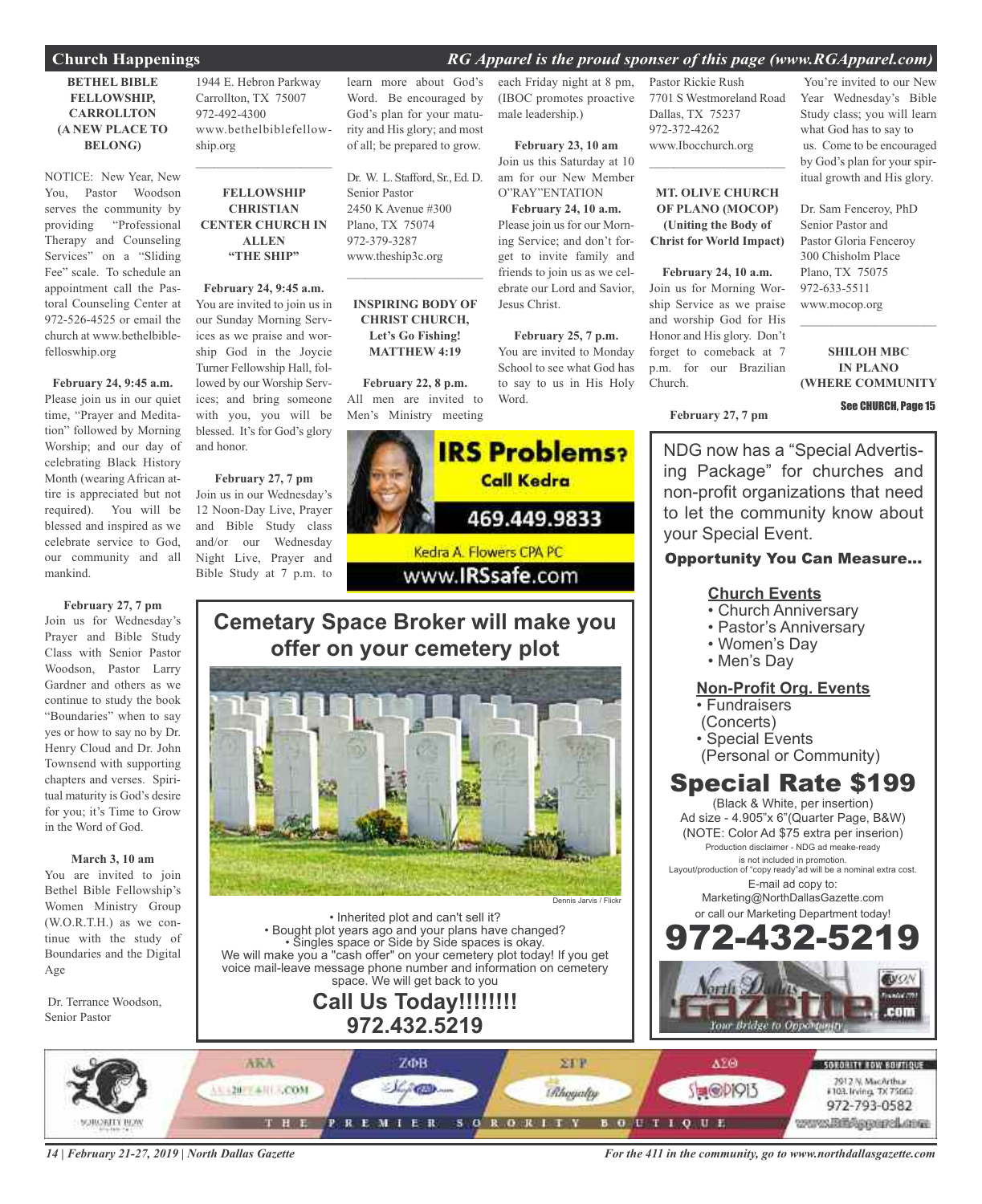# **Little known Black History facts**



*Send email to: businessoffice@ northdallasgazette.com to sign up for Sister Tarpley's weekly electronic newsletter.*

It is my strong belief that as we honor the accomplishments of African Americans world-wide, we honor our ancestors.

Too many of our Black children have forgotten or have never been taught that they are where they are in life because of our ancestors. Our ancestors suffered, prayed, honored God, endured many hardships and died so that future generations' lives would be better.

Many young Black children (I am sad to say, some older Black people also) have the misconception that it is not necessarily to honor the accomplishments of Back Americans that have made a huge difference world-wide.

They wrongly believe and have said so, we have gotten over that part of history in America, and we have overcome. Let us not forget to honor and thank older Black Americans, es-

pecially this time of the year. Listen to what they have to say (over the years they have learned many things that will be helpful to young Black children.

#### **Little Known Black History Facts**

 $(B y T o m J o y n e r$ *Renowned Radio Personality and Dr. Henry L. Gates, Writer. These facts are published by McDonald's Corporation. Copyright 2000)*

Since the "Entertainment World" is all a buzzed about The Oscars, and how many nominations there are in each category, and speculating who will win what, I thought that it is good to know that Maya Angelou was the first Black woman to have a screenplay produced, "Georgia, Georgia," which she also directed. In 1970, she was the first Black woman to have a non-fiction book on The New York Times Best Seller List; it was the first volume of her autobiography, I Know Why the Caged Bird Sings. And she was the first Black woman to be a conductor on a San Francisco streetcar. The Harlem Renaissance was a flowering of African American creativity that exploded

**CHURCH,** continued from Page <sup>14</sup> **BECOMES FAMILY)**

Come and connect to God through Shiloh; grow in Christ through the study of God's Word; and Serve God through service to each other and to the world. John 12:26.

Our church ministries offer opportunities for motivation and growth; join us and see. Be blessed of the Lord. February 23, 9 am

The Men of Shiloh will gather for a fellowship breakfast on Saturday at 9 am. All men are welcome to join us for fellowship and breakfast.

**February 24, 8 and 11 am** You are invited to our Worship Services as we honor God for His goodness and faithfulness.

**February 27, 7 pm** You're invited to our Wednesday's Bible Study class; you will learn what God has to say to us. Come to be encouraged by God's plan for your spiritual growth and His glory.

Dr. Isaiah Joshua, Jr. Senior Pastor 920 E. 14th Street Plano, TX 75074 972-423-6695 www.smbcplano.org in America in the 1920's. Langston Hughes (a postal stamp was made to honor Hughes) and Countee Cullen wrote poems, Nella Larsen and Jean Toomer wrote novels, and Zora Neale Hurston wrote about Black folk life. Aaron Douglas painted extraordinary pictures, and sculptor Augusta Savage turned stone into portraits. Broadway was open to Black musical theater with zestful singing, dancing, and comedy. The whole country was moving

 $AKA$ 

" ABPLANTSCON

**XTP** 

Schogedig

for people of color. This much energy, talent, and creativity infused the whole nation with a unique new vigor and originality.

Reading this column today, it is good to know that The Stone Churches of Lalibela in Ethiopia are one of the architectural wonders of the world. A group of eleven buildings, they are

palaces or fortifications. The religious tradition is that they were built by angels in one night during the reign of King Lalibela, one of the early members of the Zagwe Dynasty. They now house Ethiopian Orthodox monks and a collection of Christian art treasures.

Samuel Cornish, he

founded the first African American newspaper, "Freedom's Journal." The first issue appeared on March 16, 1827 with a strong civil rights stand. With world-wide use of our cell phones, it is good to know that Henry T. Sampson invented the Cellular Phone on July 6, 1971.



*February 21-27, 2019 | North Dallas Gazette | 15*